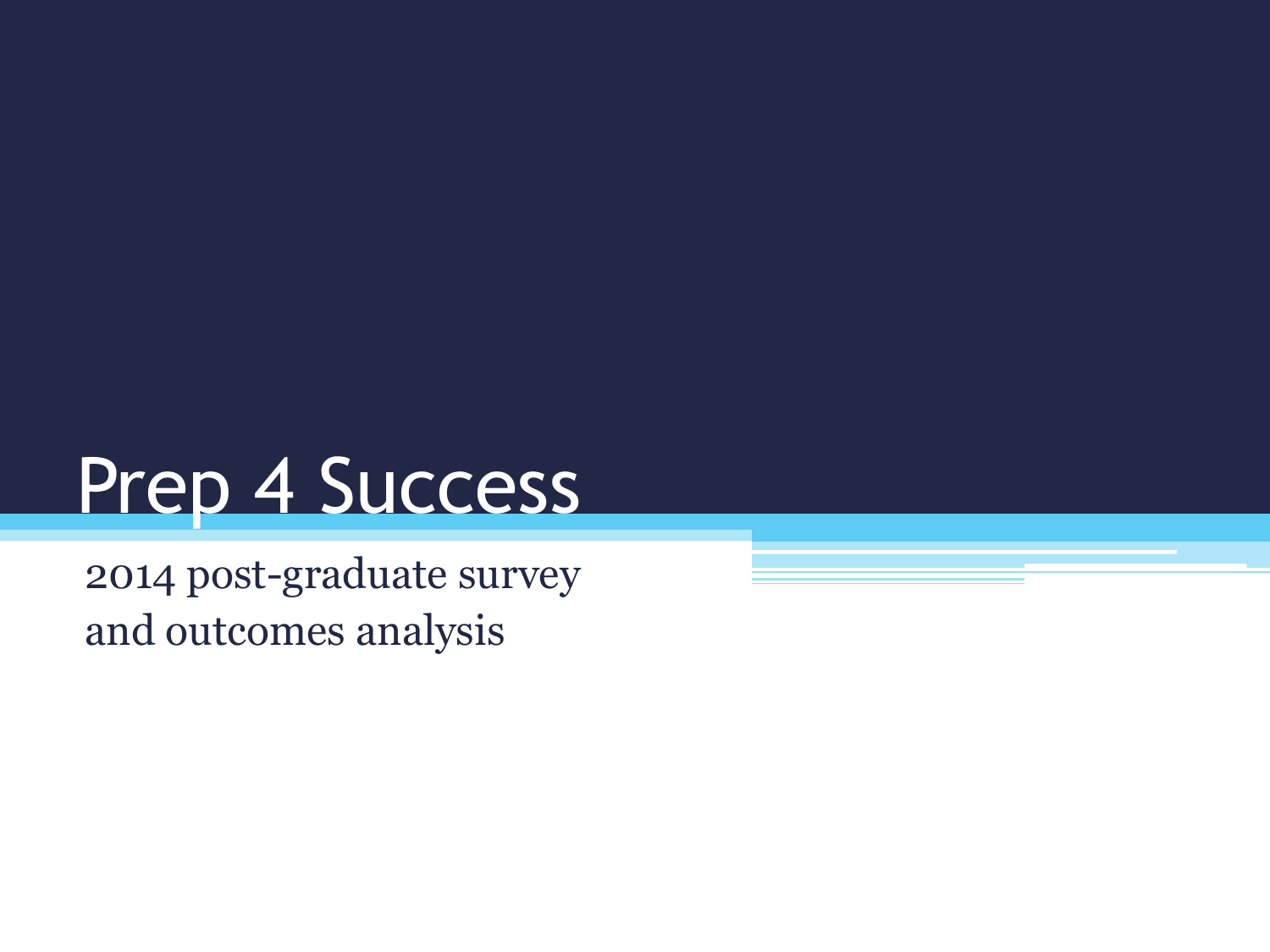

The New Bremen Foundation has partnered with Prep for Success, a group of community leaders focused on youth development and education, to cultivate a community-wide infrastructure that supports the mission of New Bremen Local Schools and nurtures each student to develop the confidence and abilities to be both career- and college-ready.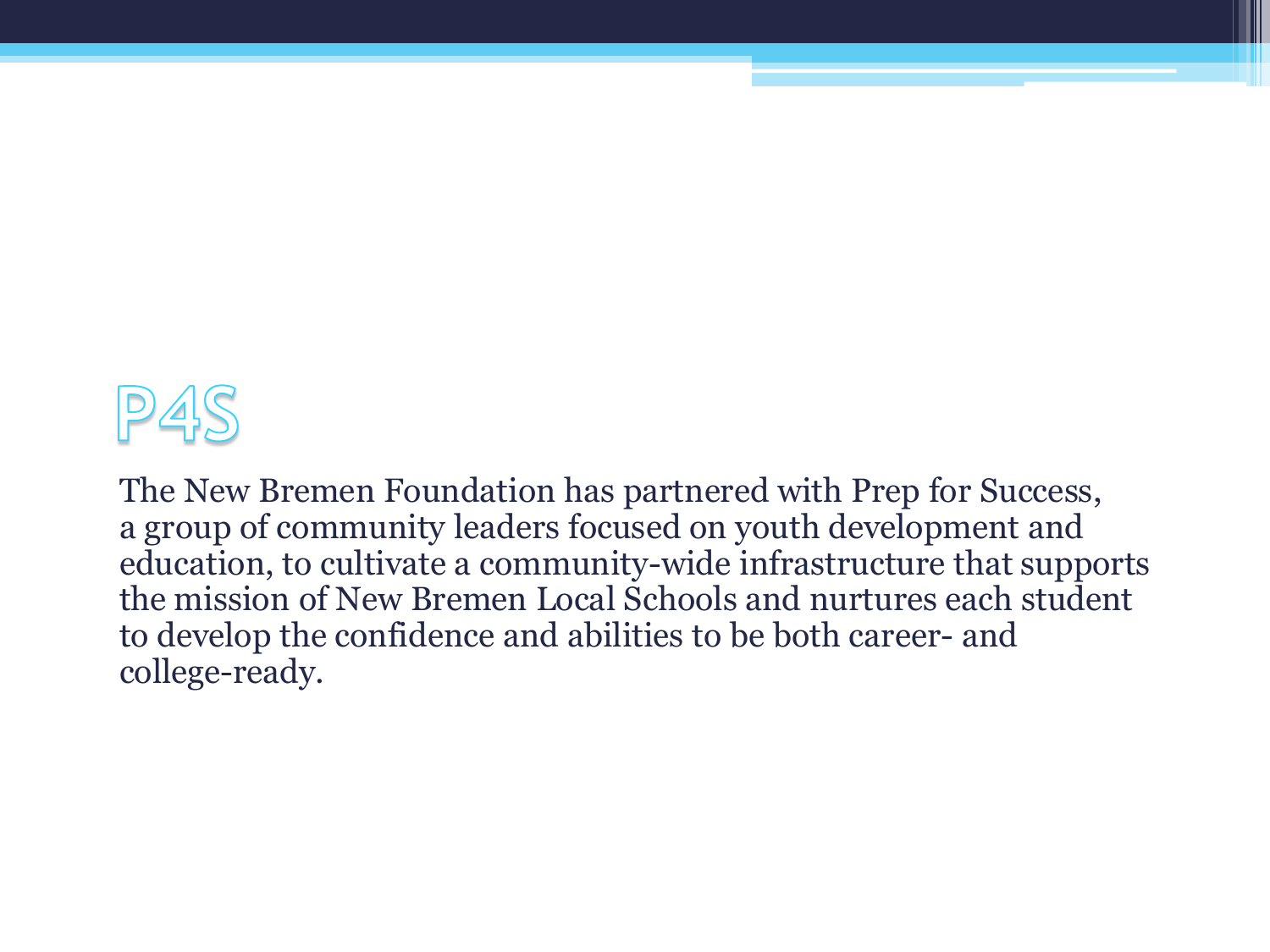## P4S Team

Ann Harvey - Superintendent, Auglaize Co. ESC & Past Superintendent, NB Schools Diane Komminsk – New Bremen Foundation Trustee & NB Alumnus Howard Overman – NB Superintendent Brian Pohl – NB High School Principal Christy Shell – Zeal Career and Life Coaching Stephanie Burkard - Southwestern Auglaize Co. Chamber of Commerce & NB Alumnus Lauryn Bertke - New Bremen Foundation & NB Alumnus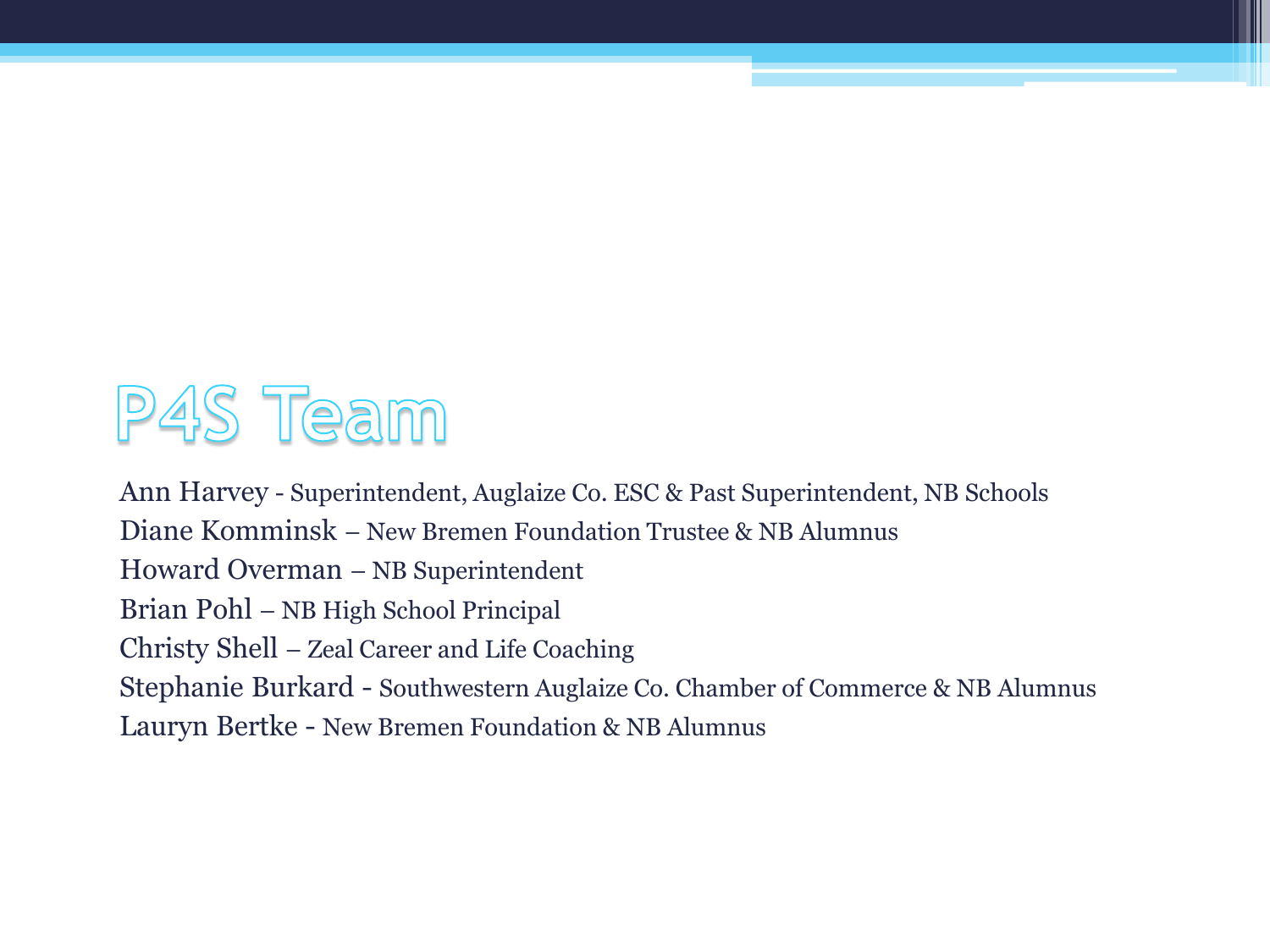#### Executive Summary

The purpose of the Prep for Success (P4S) survey was to collect and analyze qualitative and quantitative feedback from New Bremen High School alumni in order to provide guidance and direction for the school and community in relation to the needs of future New Bremen students. An 18-question survey was distributed electronically to 72 of 77 New Bremen alumni, class of 2008. The survey contained questions relating to the demographics/background of the survey-taker, as well as each individuals successes and struggles concerning academics and guidance since high school. Follow-up phone calls were requested of the alumni who took the survey. Many opted out of that option and attempts have been made to follow up with those who expressed interest.

We received 34 out of 72 responses. Upon answering each question, the survey-takers were asked to expand upon their answer in an open-ended comment. Many respondents took advantage of that space to provide detailed information about their high school experience in relation to their success after high school. Although the sample of students surveyed was small, we were able to identify trends from the data and feedback collected. Respondents identified STEM subjects as the areas they were most unprepared for. Overall there was a lack of STEM careers among the alumni surveyed; in particular, no female alumni pursued an engineering career. Respondents also identified a need for a more individualized approach to guidance and career counseling, suggesting focus on the diverse college and career options available.

New Bremen High School and the New Bremen community have already begun taking steps to address the concerns this survey identifies. We want to evaluate the changes and programs implemented since 2008 in relation to the results of the survey. And we hope to use the information collected to connect the philanthropic community with local institutions, such as the high school, chamber of commerce and Community Improvement Corporation, to continue to develop programs and curriculums that address the ever-changing needs of our upcoming students.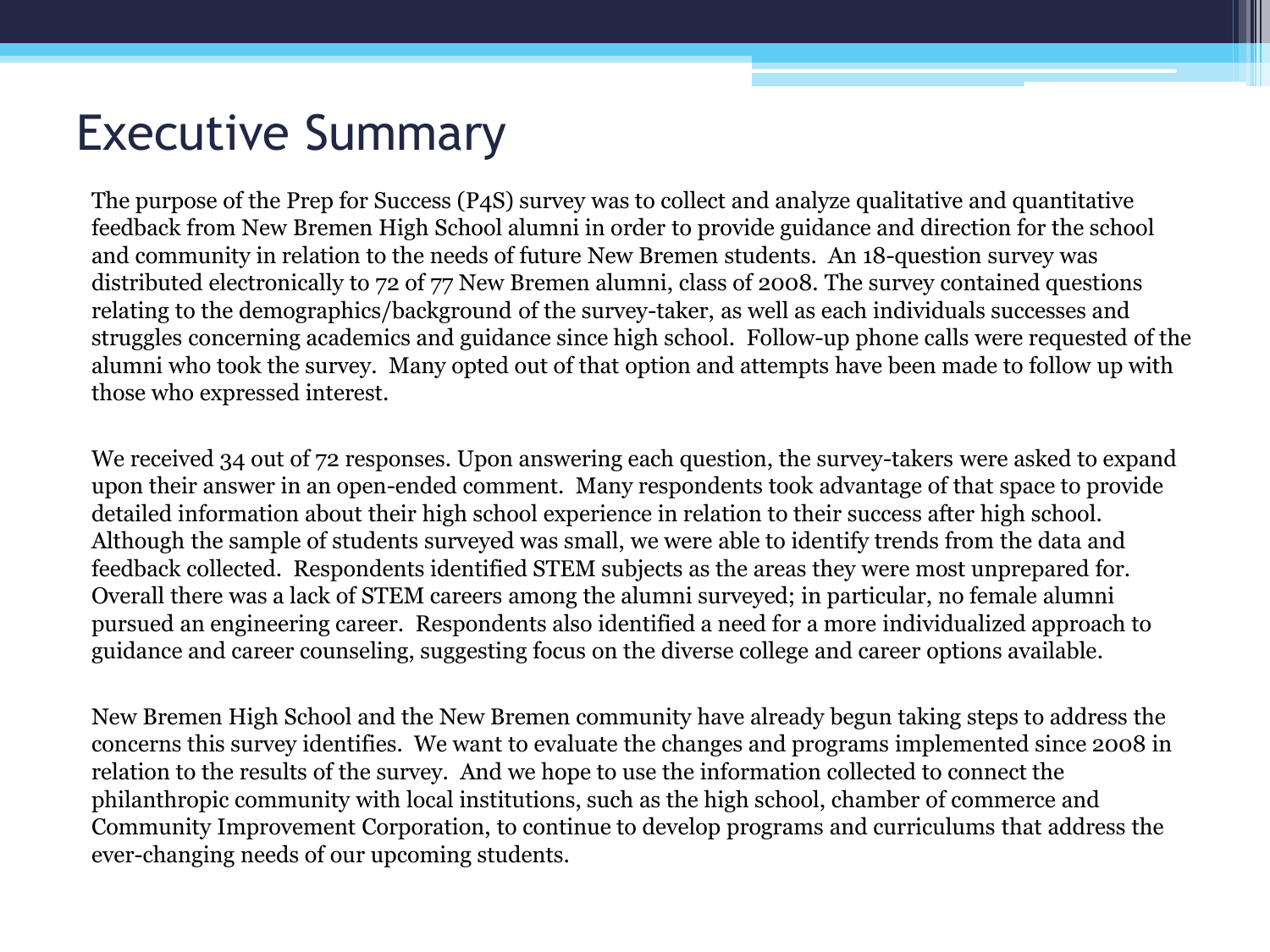## Demographics • Class of 2008

- 
- 34 of 72 responses (47%)
- 50% Male 50% Female

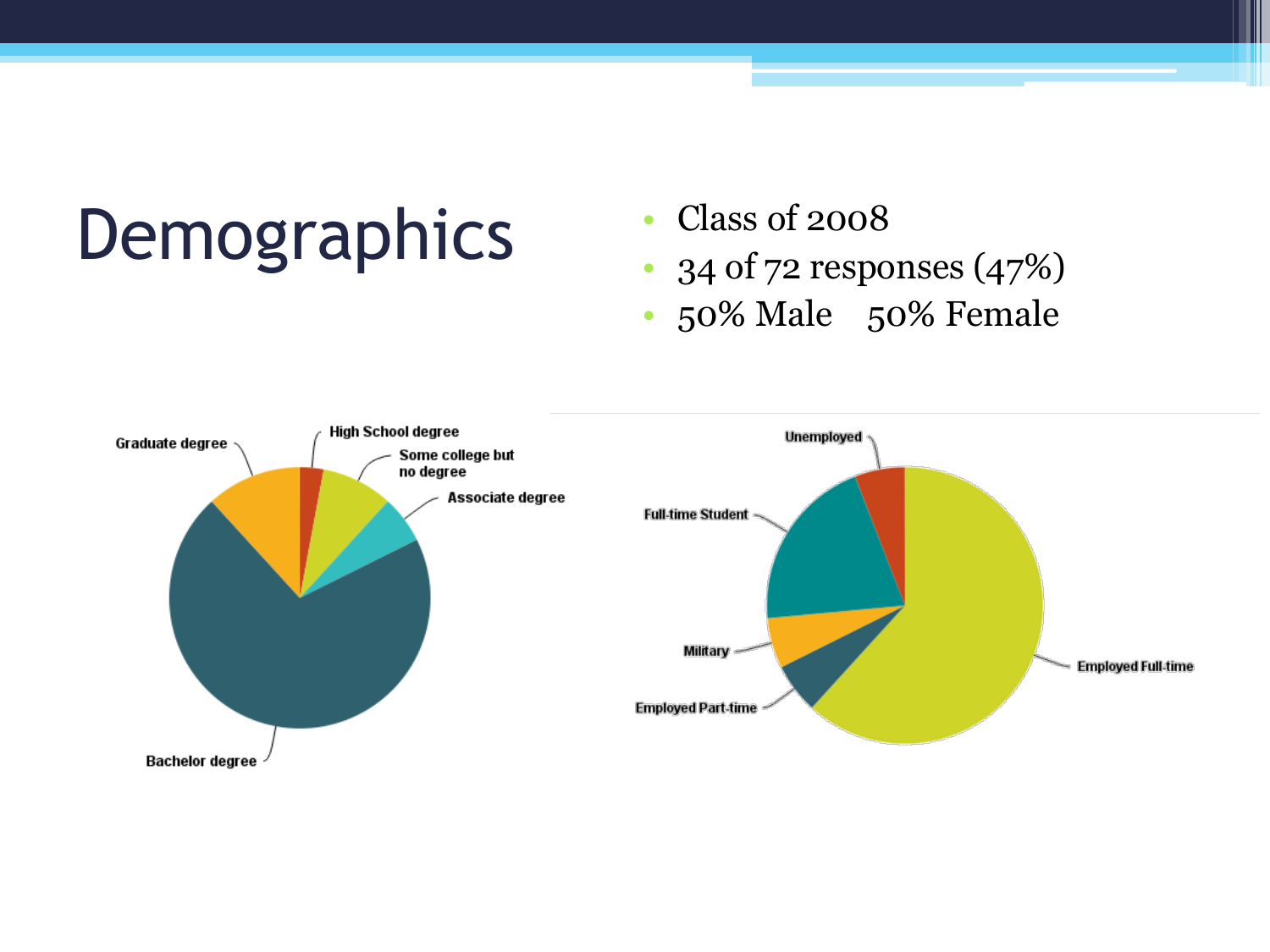## Analysis of Demographics

- A majority of students attended school in state.
- No female respondents studied Engineering.
- Math, Science and Technology related studies were underrepresented.
- Top Universities Attended\*
	- Bowling Green State University (38%)
	- Ohio State University (20%)
	- University of Cincinnati (11%)
	- Wright State University (11%)
- Top Degrees Pursued\*
	- Business & Marketing (26%)
	- Education (24%)
	- Engineering (15%)
		- Males (100%)
		- Females (0%)
- \* Indicated at least one semester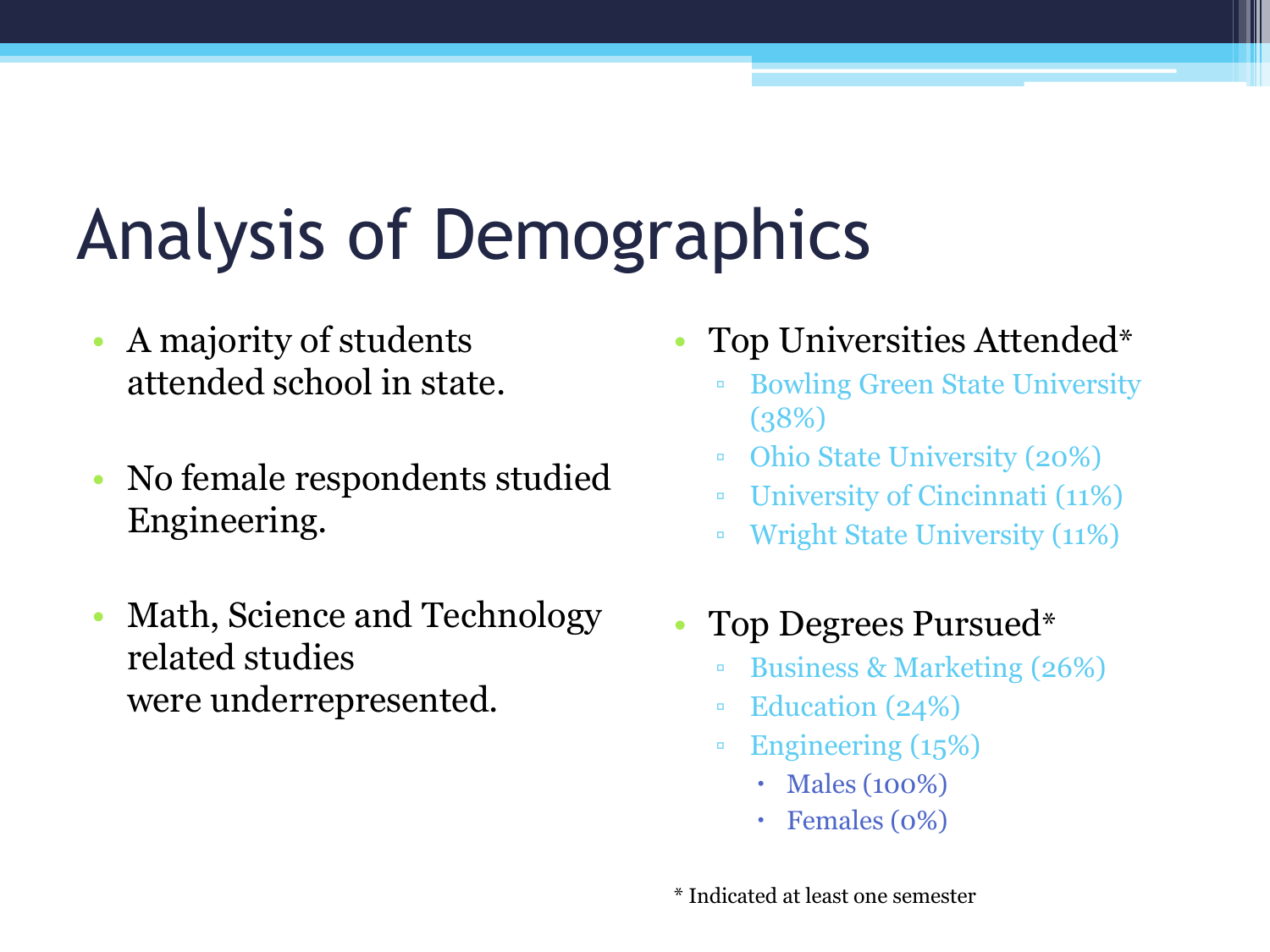#### Overall students felt prepared academically.





#### **Students felt most ill-prepared in science.**

60% of male respondents felt they were not adequately prepared in science, 40% said they were not prepared at all.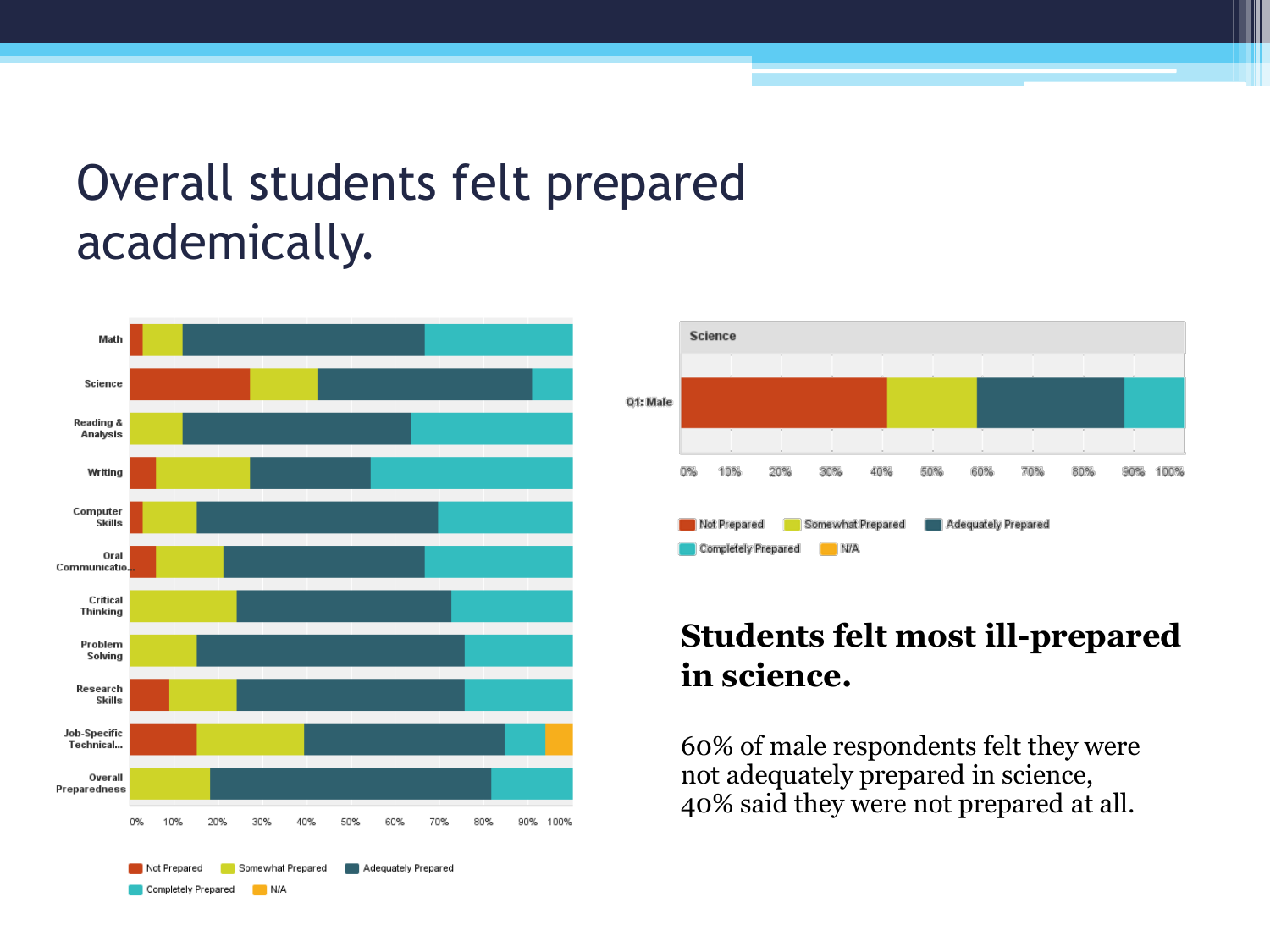When some form of remediation was required, a majority cited science as the problem area.

> Q10 If you continued your education after high school, did you require any remediation (i.e. relearning high school material)?



- *I felt I was re-learning a lot of material in my gen. ed. science classes (as a liberal arts major), It would have been nice to be able to test out of those.*
- *Chemistry was a huge topic, as well as some bits of mathematics.*
- *I had to relearn in chemistry and physics.*
- *I did not do well in chemistry, a general education requirement at OSU. The class I took was a very basic chemistry, but I was still unprepared.*
- *I definitely needed to relearn some of my science material.*
- *I had not seemed to have learned 10% of what other Freshman were claiming to have covered in their high school science courses.*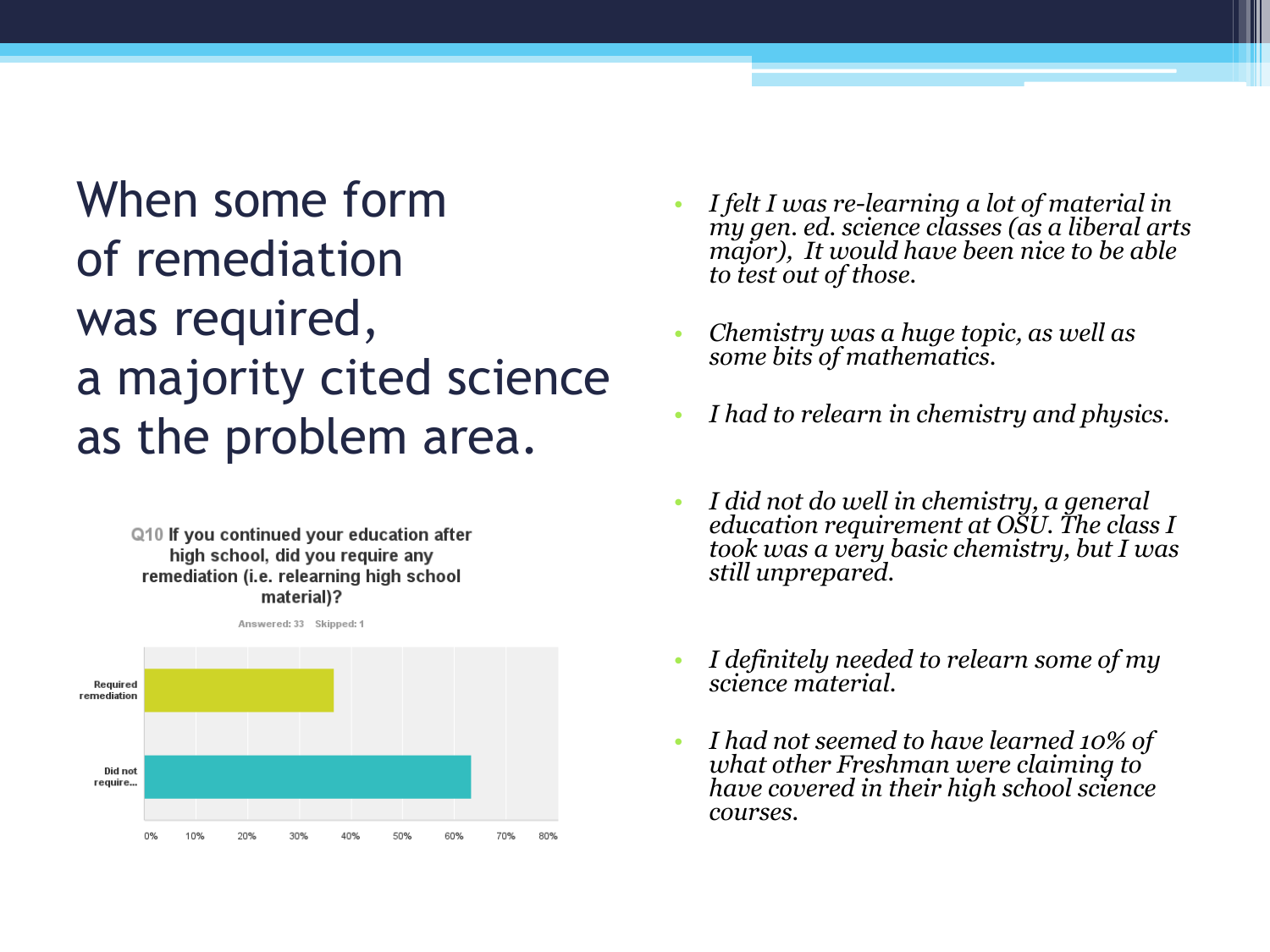### 40% of students changed areas of study\*

#### Q11 Did your post-high school plans change in any way?

Answered: 33 Skipped: 1



Students who answered that they changed majors felt a lack of personal direction and understanding of the career path they originally chose.

One stating, *"I feel that more exploratory opportunities in high school would be incredibly beneficial for juniors and seniors."*

*\*Estimates of national statistics on students who change areas of study are claimed to be above 50%*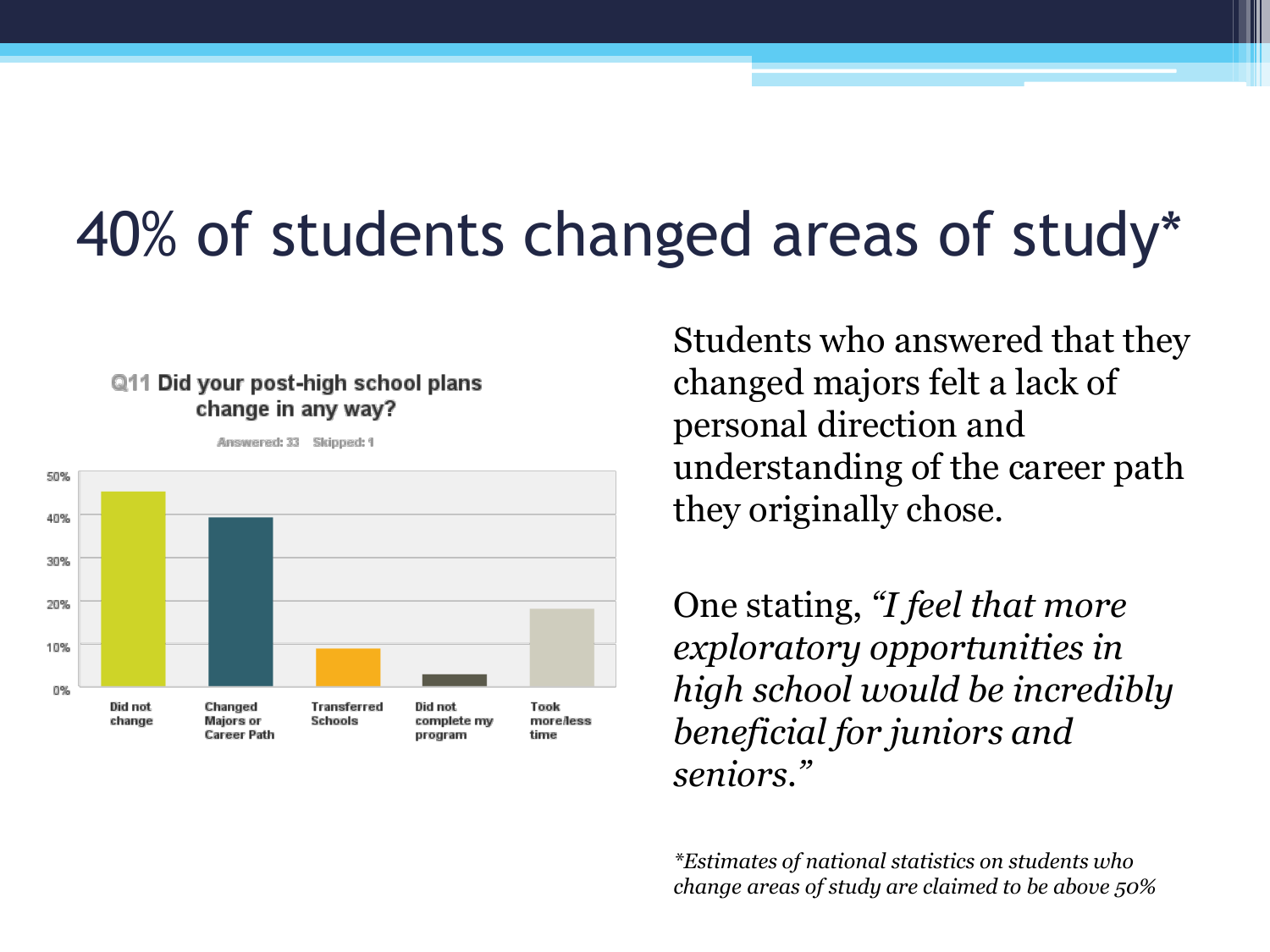#### 64% of students were satisfied with the elective classes offered, but encouraged more options.

*"I believe the elective classes that NB offered while I was in school were adequate enough. However, I think there should have been more of an effort put towards relaying career potential and choices to the students. Coming from a small town, it is sometimes hard to imagine all of the different career paths there are. I remember the guidance counselor helping myself and other students trying to decide on their college majors. I wish there would have been more of an emphasis spent identifying students passions and steering them towards a career based upon those passions. I feel that most of the direction I received related more to the "traditional" path in regards to education and careers verse what I enjoyed and would excel at from my own individual traits and interests."*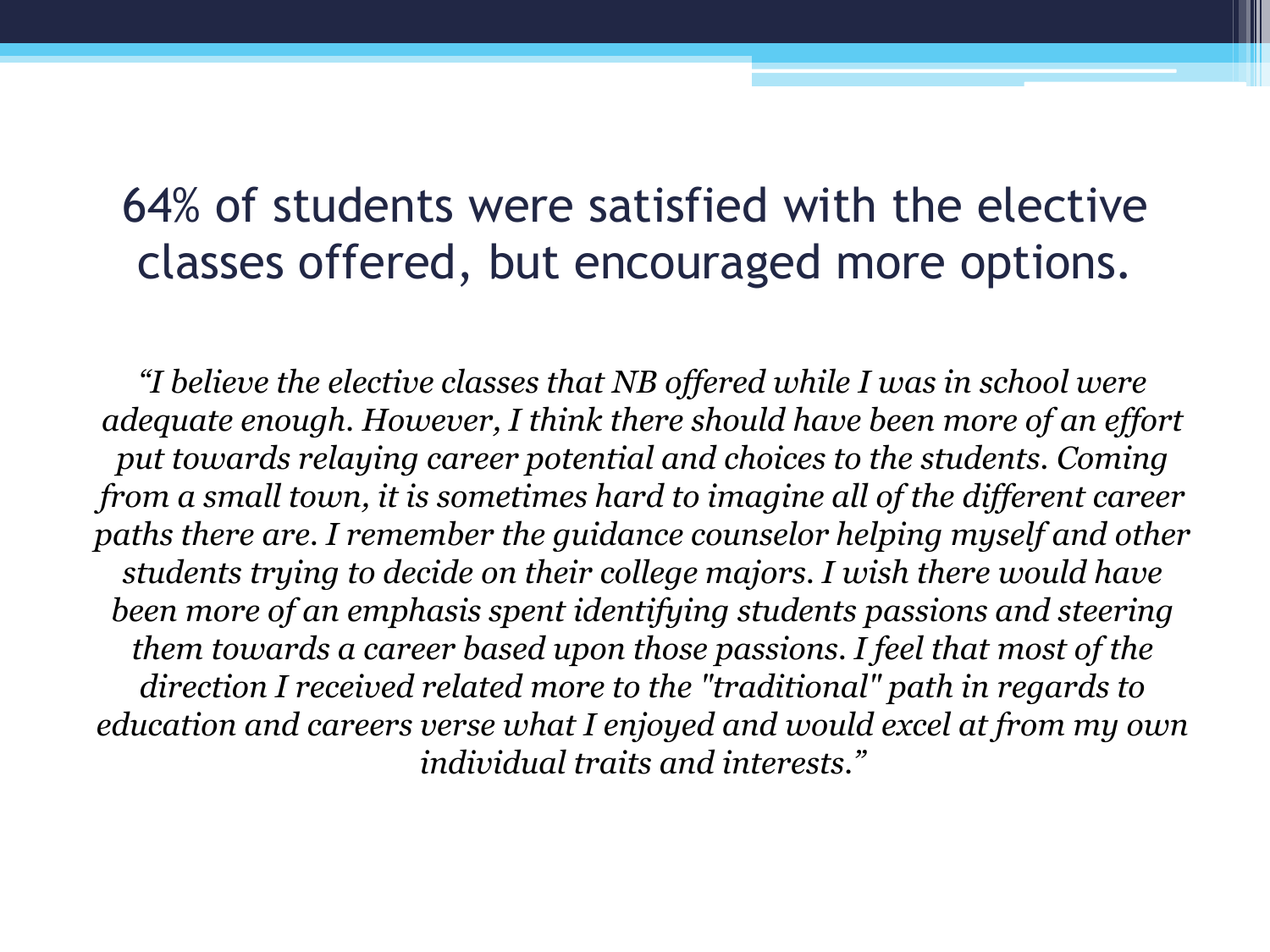## College and Career prep: Overall students felt prepared

- Lowest ratings of preparation
	- 1. Personal Finance
	- 2. Job Searching
	- 3. College/Career Planning
- Students cited a lack of financial literacy in high school, a need for more individualized career coaching, and higher expectations as well as innovative teaching in the classroom.

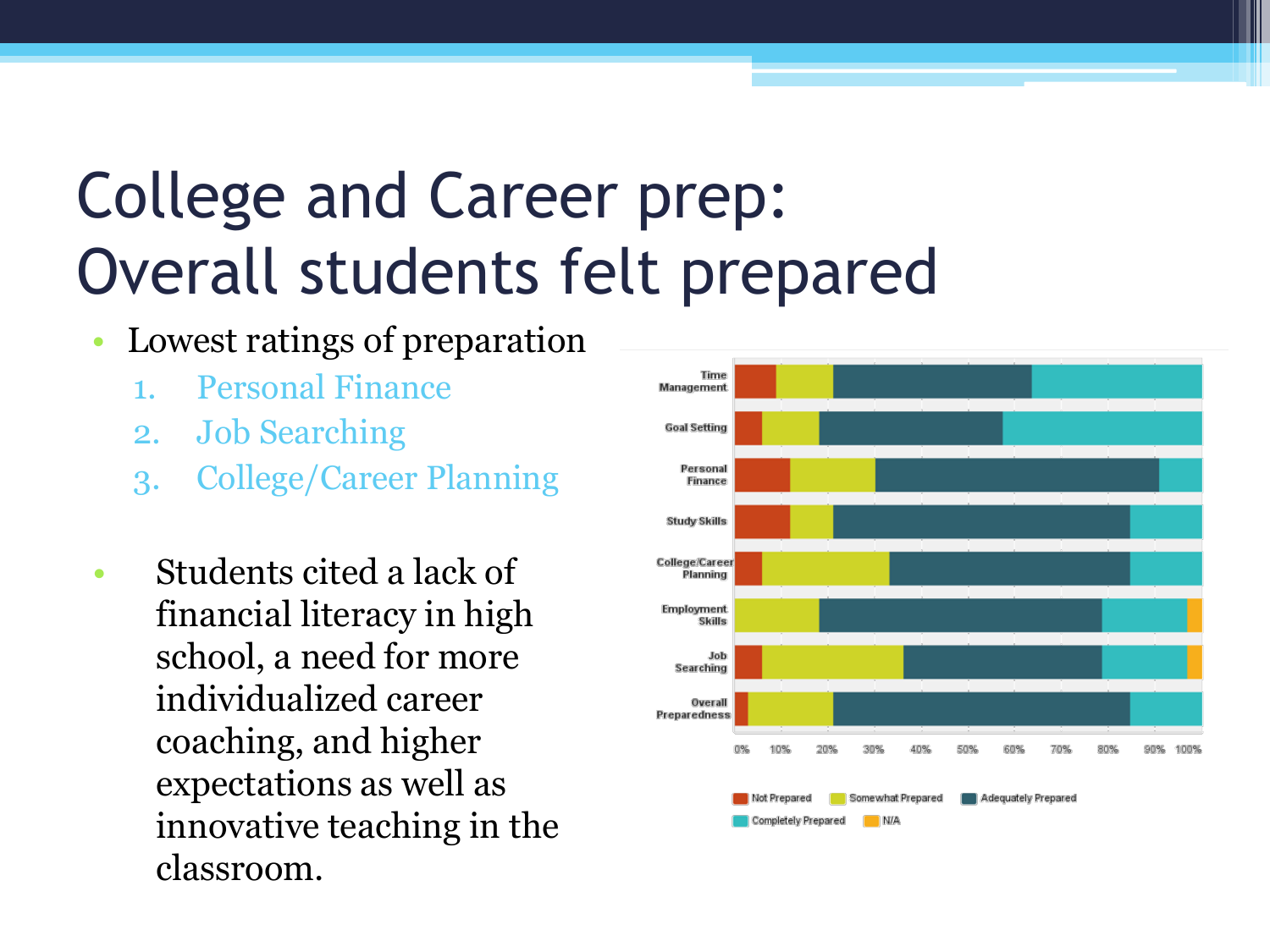## Transitioning out of high school

- Social Skills\*
- Freedom from social and academic limitations of high school\*
- Academics
- Career Planning
- Study Skills
- Math & English
- Taking only relevant courses to my specific passions

#### **Easiest Hardest**

- Financial Obligations\*
- Academic Expectations/Course Load\*
- Career Planning\*
- Adjusting to the cultural diversity\*
- Being independent and personally responsible for academic responsibilities\*
- Philosophy and Literature Classes
- Time Management (balancing a social life and academics)
- Inadequate knowledge of Science and English
- Study Skills

\*multiple participants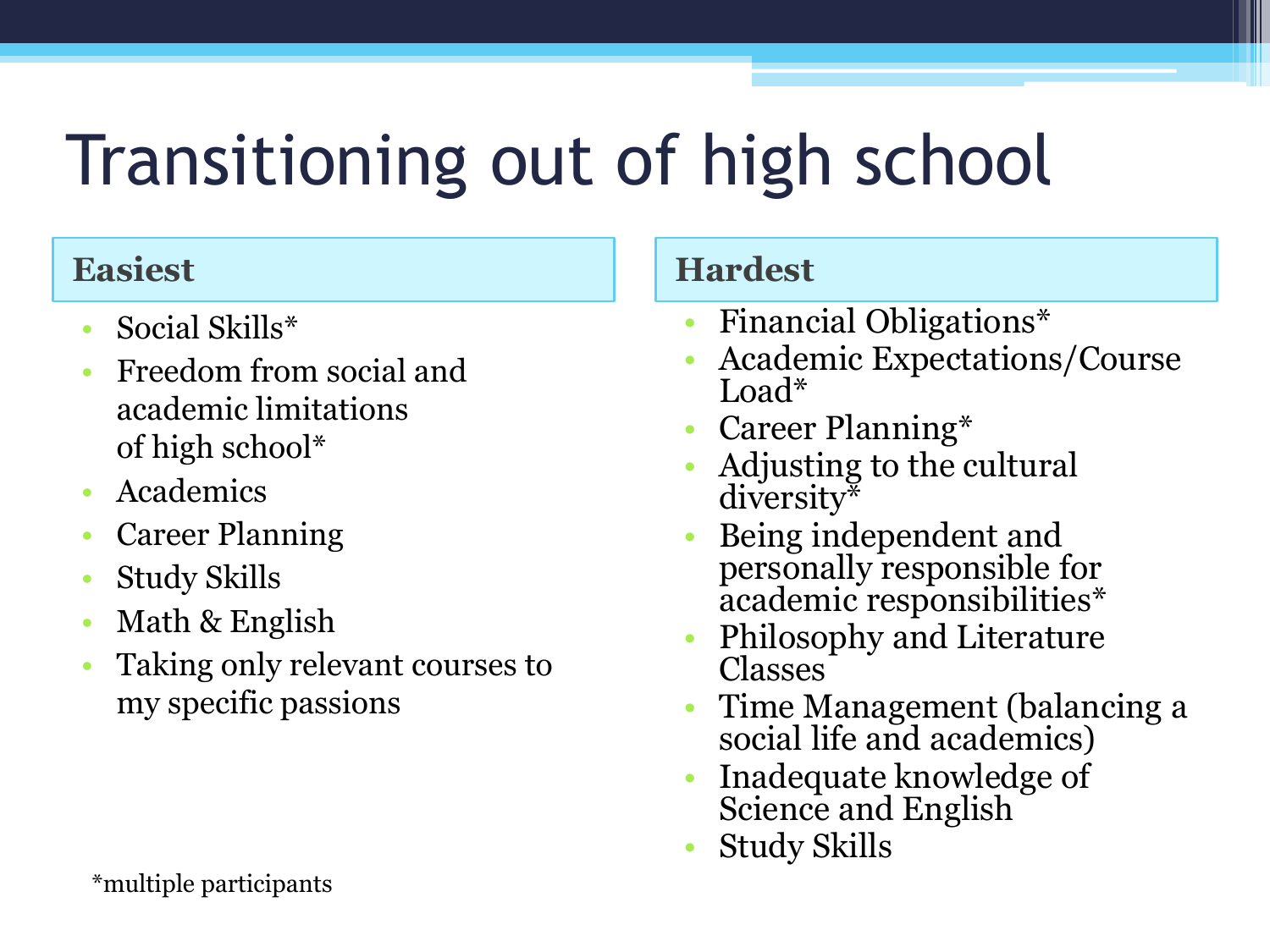## How does NBHS compare?

- 70% felt equally or more prepared than their peers
- 30% of respondents felt less prepared than their peers
- Those that felt less prepared stated that other students were better read, had more opportunities for experience, and had more higher-level (AP) courses available to them.

Q16 Do you feel you were more or less prepared for your post-high school plans than your fellow students, coworkers, or servicemen/women who attended different high schools?

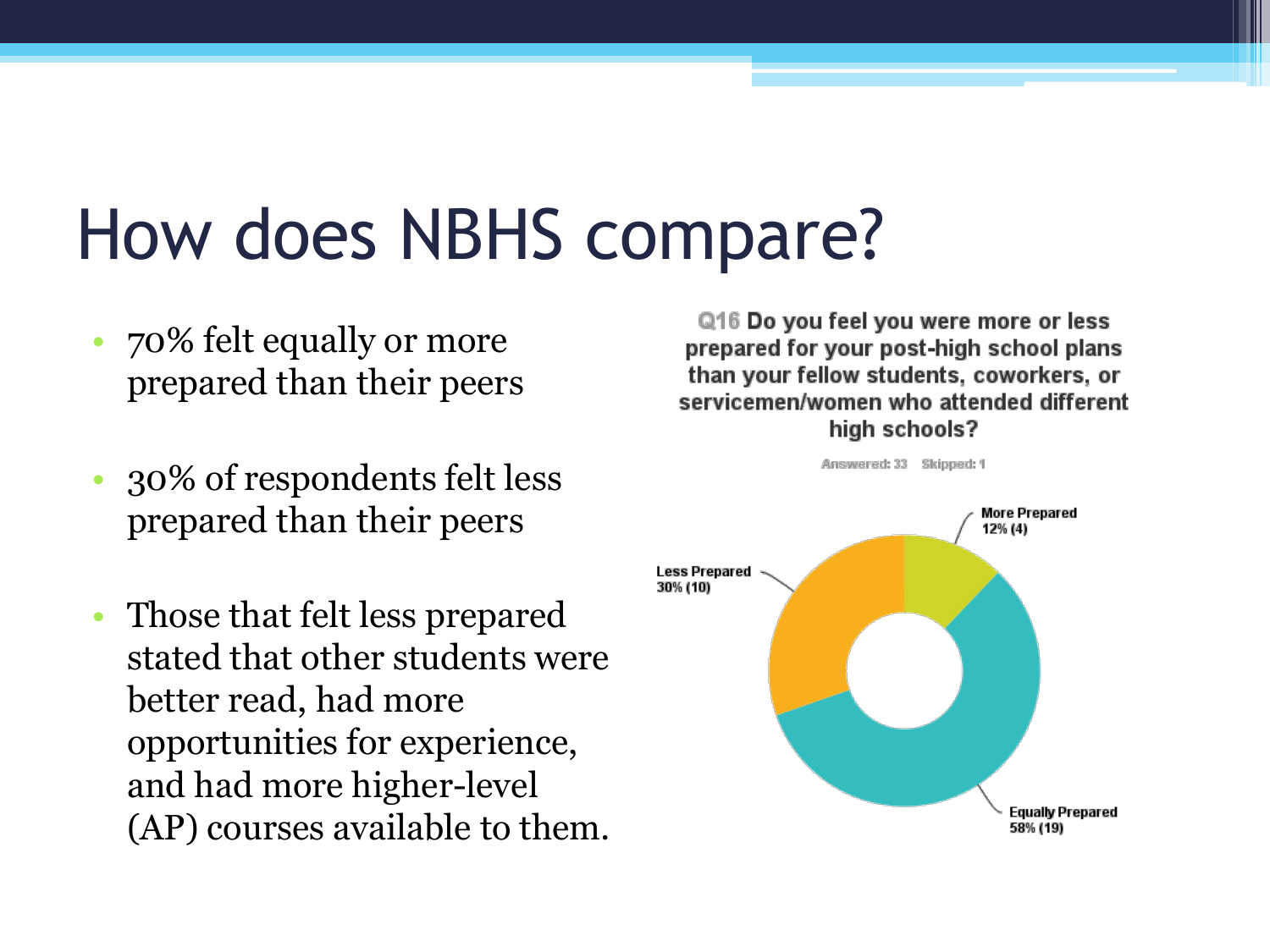

#### **Areas of Improvement**

Students wanted improvement most in:

- Guidance Office (52%)
- Sciences  $(45%)$
- Technology (42%)
- Computer Sciences (42%)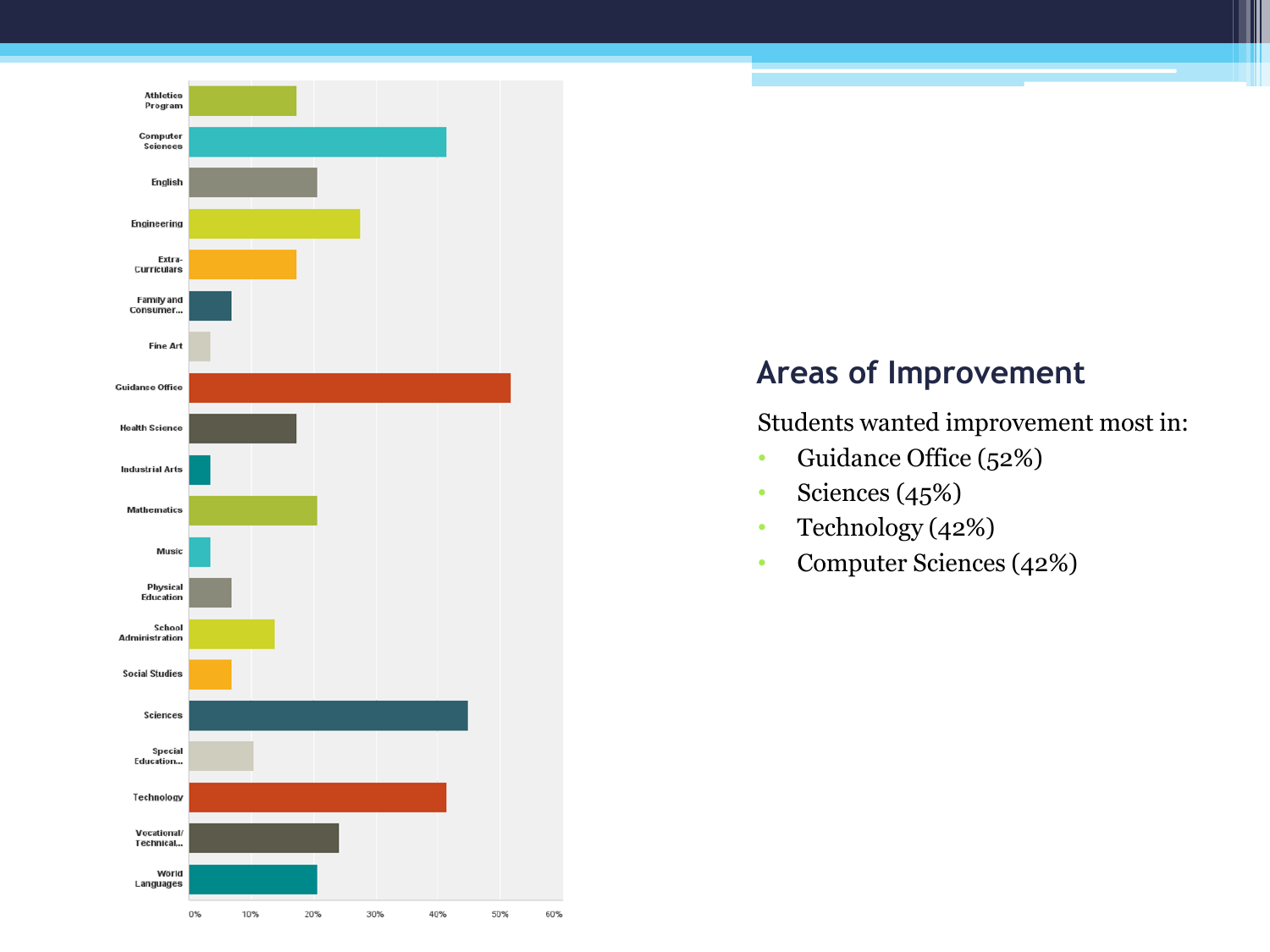## **Common Themes**

trends among the qualitative responses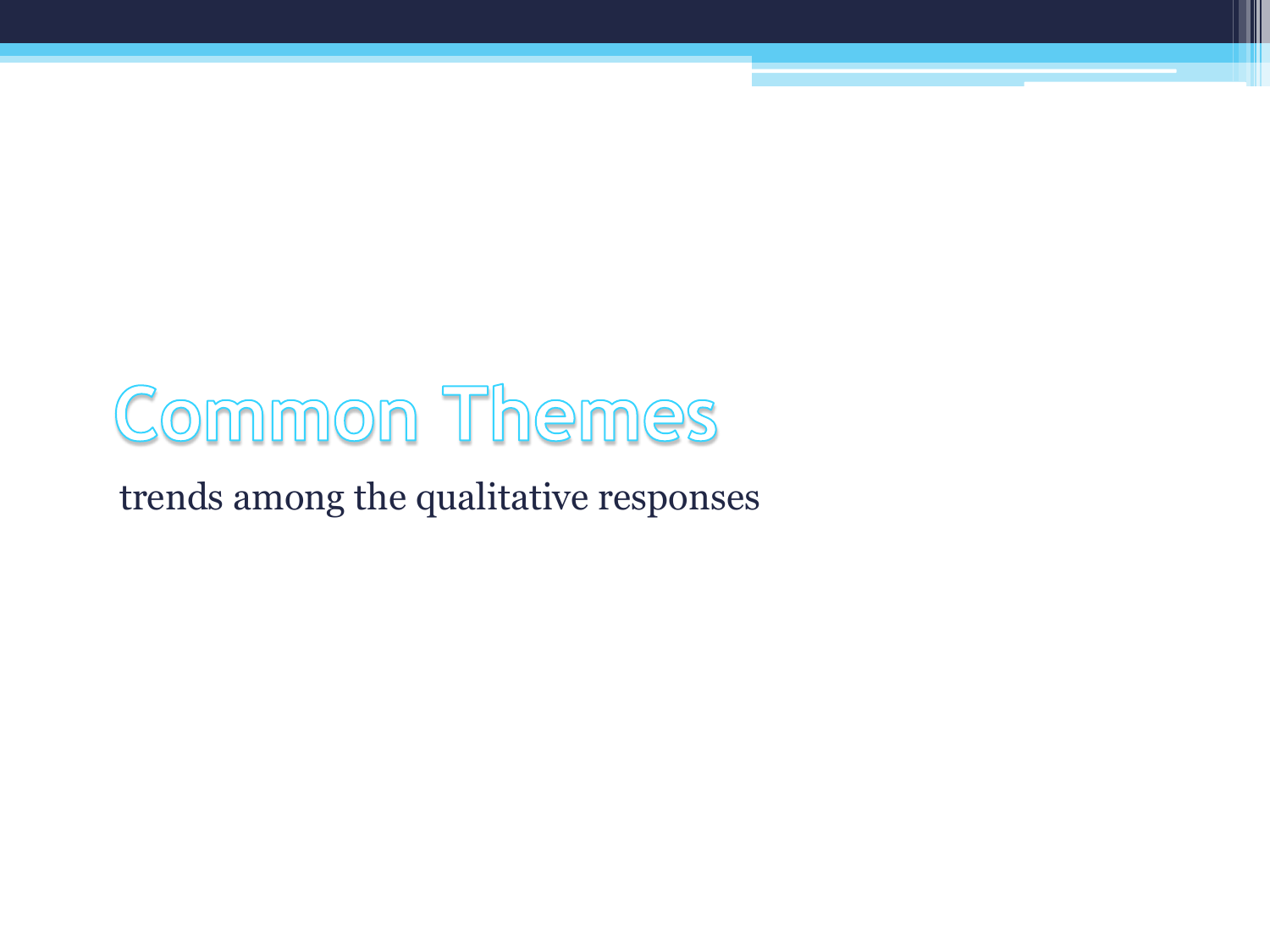### STEM – science, technology, engineering, mathematics

- Respondents mentioned STEM subjects in extended responses 20+ times
- Many students felt the high school standards for sciences did not prepare them for college-level courses

*"When speaking to [college] classmates, many had the ability to take AP computer and engineering-related courses."*

*"I would have like to have been able to take all four years in the… engineering program."*

*"I struggled with chemistry and physics in college but had no problem in [high school.]"*

*"… (STEM), I was not adequately prepared. I was required to "catch-up" to the level of education in which my peers possessed in these topics."*

*"Was not prepared at all for the mathematics involved in chemistry or physics."*

*"Science - As much as I loved my science teachers, I did not feel that I was prepared for any science above the basics of Earth/Life/Physical."*

*"Taking computer classes in high school was fun, in college it was fast paced and tedious"*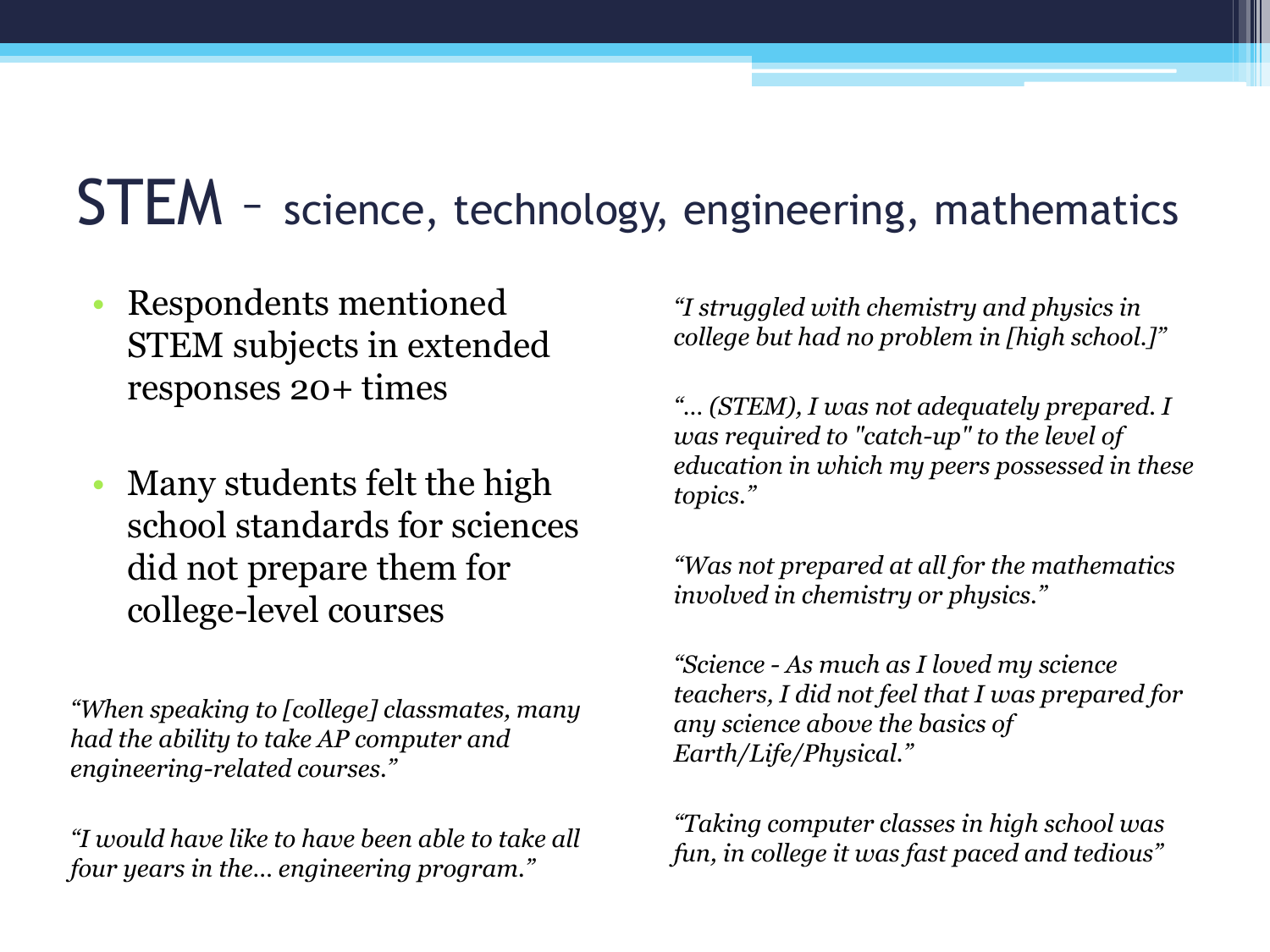## Guidance

- Many respondents felt a need for more individualized guidance focused on personal interests and talents
- Respondents also mentioned a need for better financial planning

*"… had I realized sooner exactly how important finding a job you love is, I would have taken more opportunities to explore various occupations when I had the free time in [High School and College.]"*

*"More individualized discussions should be incorporated so students can speak to someone who can tell them all the possible positive and negative outcomes of majoring in a specific field."*

*"Students…need to understand the cost of a college education. They need to be knowledgeable about their finances and the ramifications of saving and spending.*

*"There are scholarships that are available to students that weren't always made known to the students"*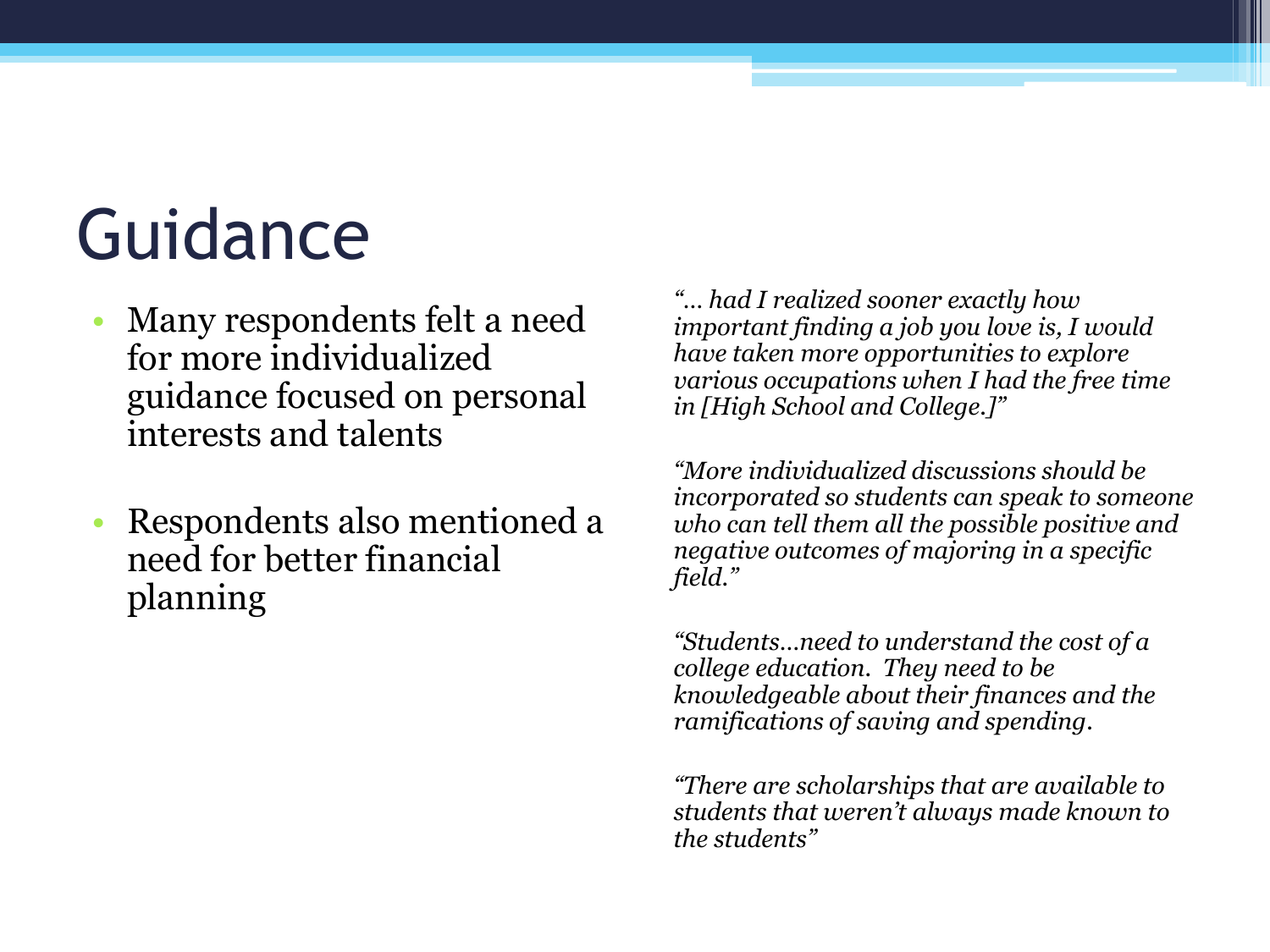## English, Research, Writing

• Many alumni who pursued Liberal Arts degrees had trouble with research, analysis, and writing.

*"I would have benefited from more reading/analysis work in high school."*

*"…people would make analytic references to texts they read in high school like "Animal Farm" and "Things Fall Apart" and "Lord of the Flies" and they were amazed that I had never even heard of some of them."*

*"My analysis skills were slow to develop but I had never been asked to read a text in that kind of way."*

*"I did not receive enough instruction on the parts of the writing process."*

*"[High School] needs to teach [both] APA and MLA due to many majors requir[ing] APA style."*

*"… I found it extremely difficult to adequately prepare and write the essays required for my English, history, and political science classes."*

*"The level at which I was expected to be able to research, analyze and write in college, even as a freshman, was much higher than I had been prepared to do."*

*"Need to spend more time using peer-reviewed journal articles and incorporating them into research papers."*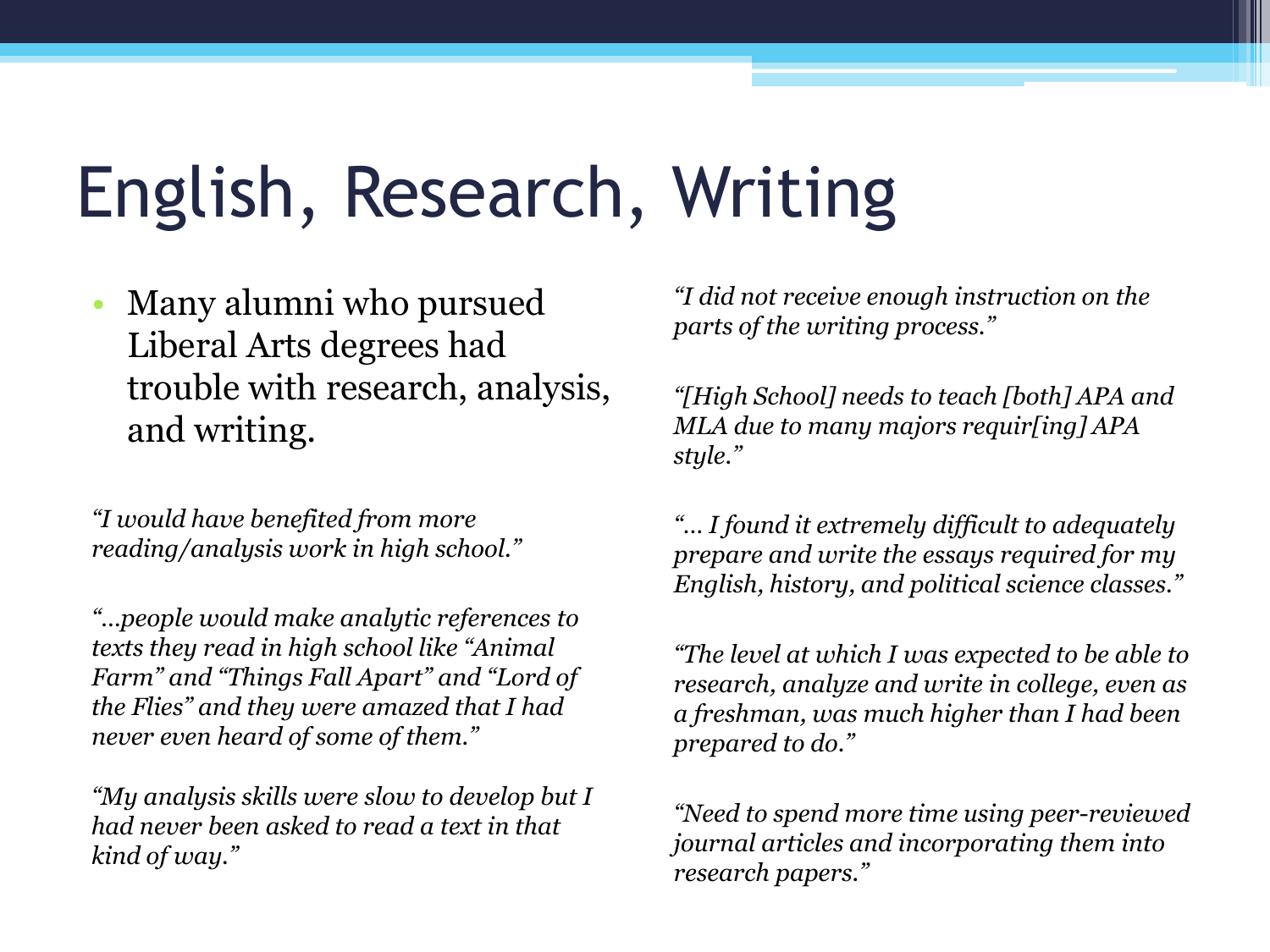# Critical Thinking

• Many respondents indicated that critical thinking was one of the most necessary skills in college and needed more attention at the high school level

*" In my freshman year… I was thrown into a world of weekly oral presentations and extreme critical thinking… Other students could…understand subtext, dispute ethnical representations, and give detailed explanations for every[thing]. "*

*" Critical thinking skills were not focused on as much in high school classes… [it's] needed quite a bit in college."*

*"I was taught how to take a test, but in a liberal arts education you have to know to think critically, not how to deduce the correct answer."*

*"[Students] need more in-class discussions on topics… more critical thinking."*

*"There wasn't much freedom… to engage in deeper discussions with the teachers and your classmates because that wasn't the culture of the school.*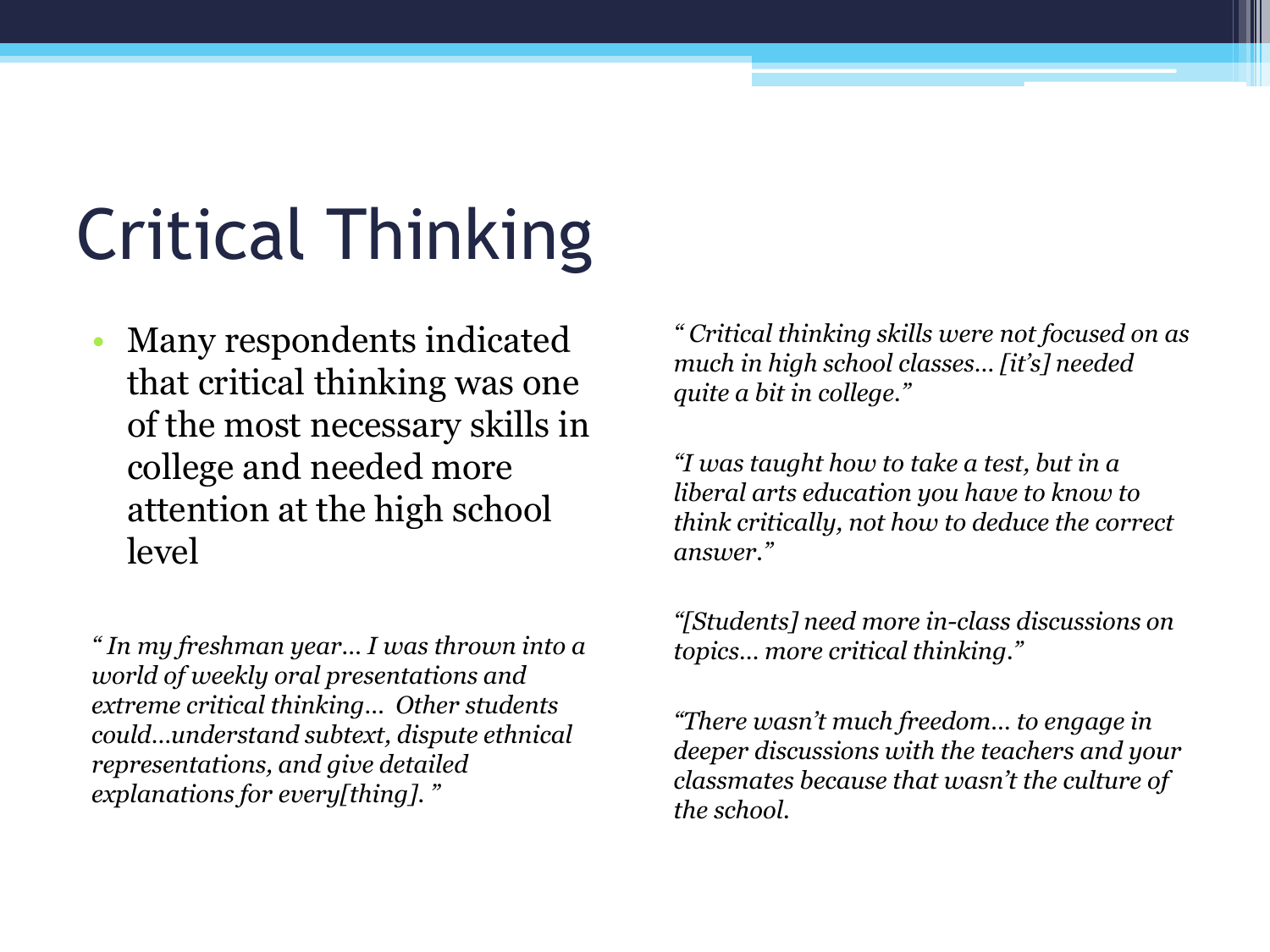## Multi-Media

• Alumni who pursued a creative career stated a need for an introduction to multi-media programs like Adobe Creative Suite.

*"…multi-media/news programming… with morning announcements, sports, upcoming events… gives students an opportunity for hands on learning with equipment and software, and it can be a great outlet for students to work on their oral presentation skills as hosts, anchors, and sportscasters. It would also open doors for journalism, broadcasting, and creative writing classes."*

*"I feel it would be helpful if we could have offered some Adobe Suite Design Classes (Photoshop, InDesign, etc.) to prepare those students interested in pursuing a creative field."*

*"[The school] should teach several programs from the Adobe Creative Suite. Whether it is learning web design on DreamWeaver, basic video editing skills on Premiere, or how to mix audio in Audition, these are skills that are expected of many administrators (again going back to the power of social media for business)."*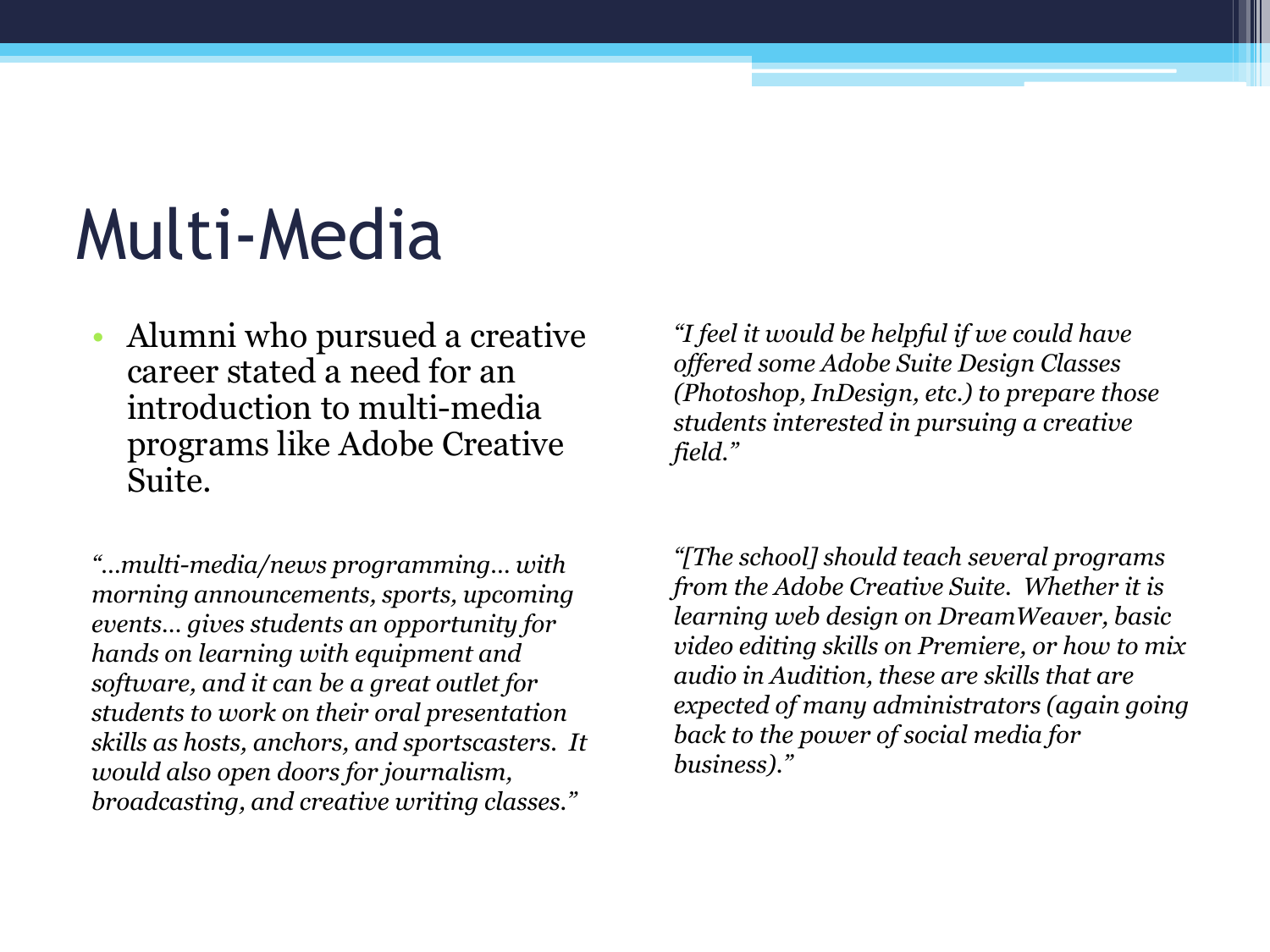## **Diversity**

#### • Many respondents mentioned a need for diversity exposure while in high school

*"I would say the number one issue that we were not prepared for was the matter of entering a much more ethnically diverse environment. Many of my fellow classmates from NBHS attended BGSU and I can't count how many times I saw them get into problems about understanding race and gender… Students just need to comprehend that there is a diverse world outside of New Bremen. "*

*"Giving students a more worldly point of view could do wonders. Make [students] explore other cultures, languages, debate politics, religion… Anything that gets them thinking outside of high school and… New Bremen. I think that's a key factor that gives students shock when they get to college and meet other people who didn't grow up next door to them. Keeping their minds open will help them transition more smoothly into adulthood/post high school life."*

*"Take [students] on field trips that open their eyes to other cultures. Bring them to an inner city for volunteering, take them to some type of cultural diversity day, do something to show them not everyone grows up in a primarily-white, small rural community."*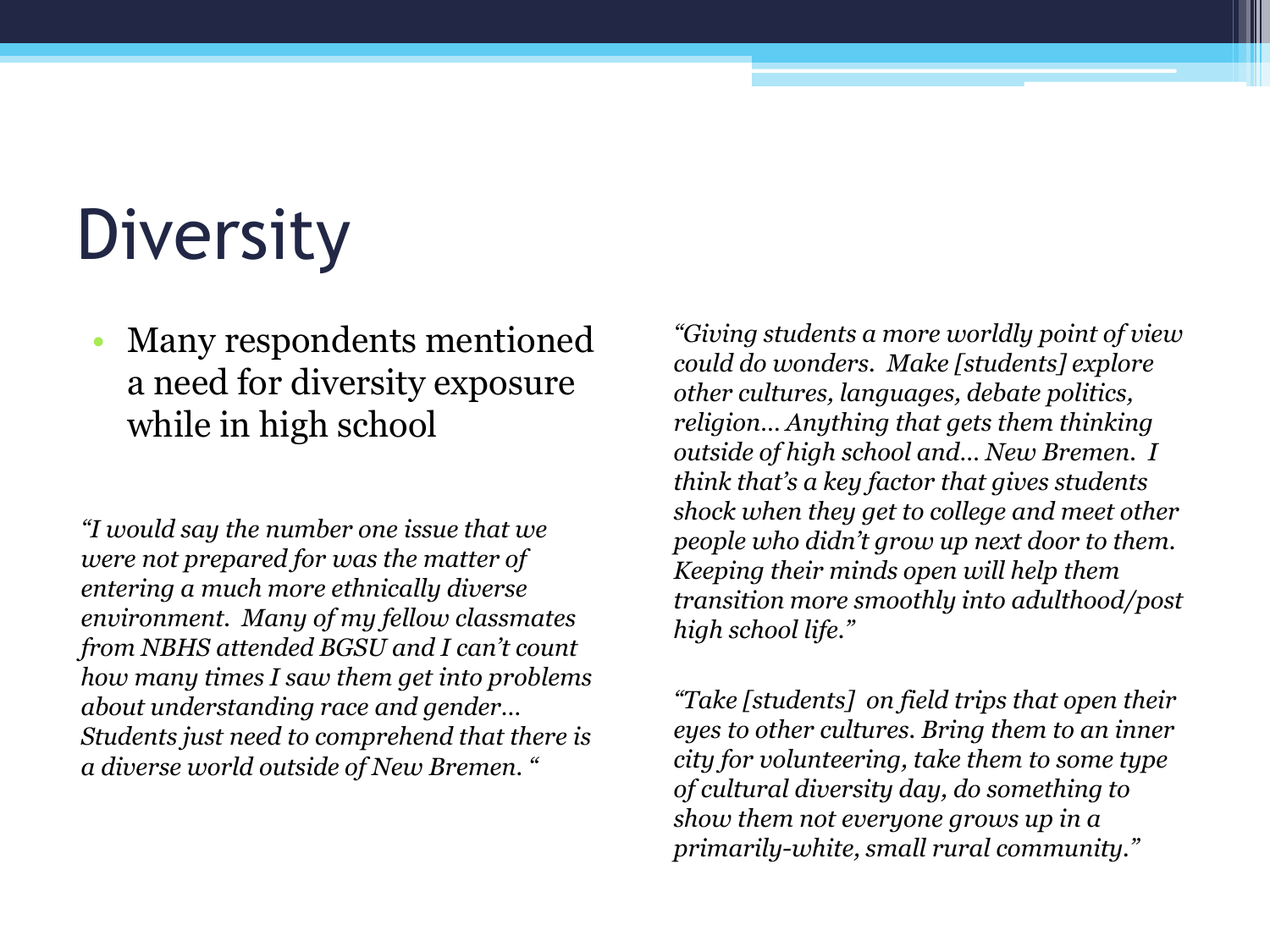## **Next Steps**

What has already been done to address some of the concerns raised in this survey?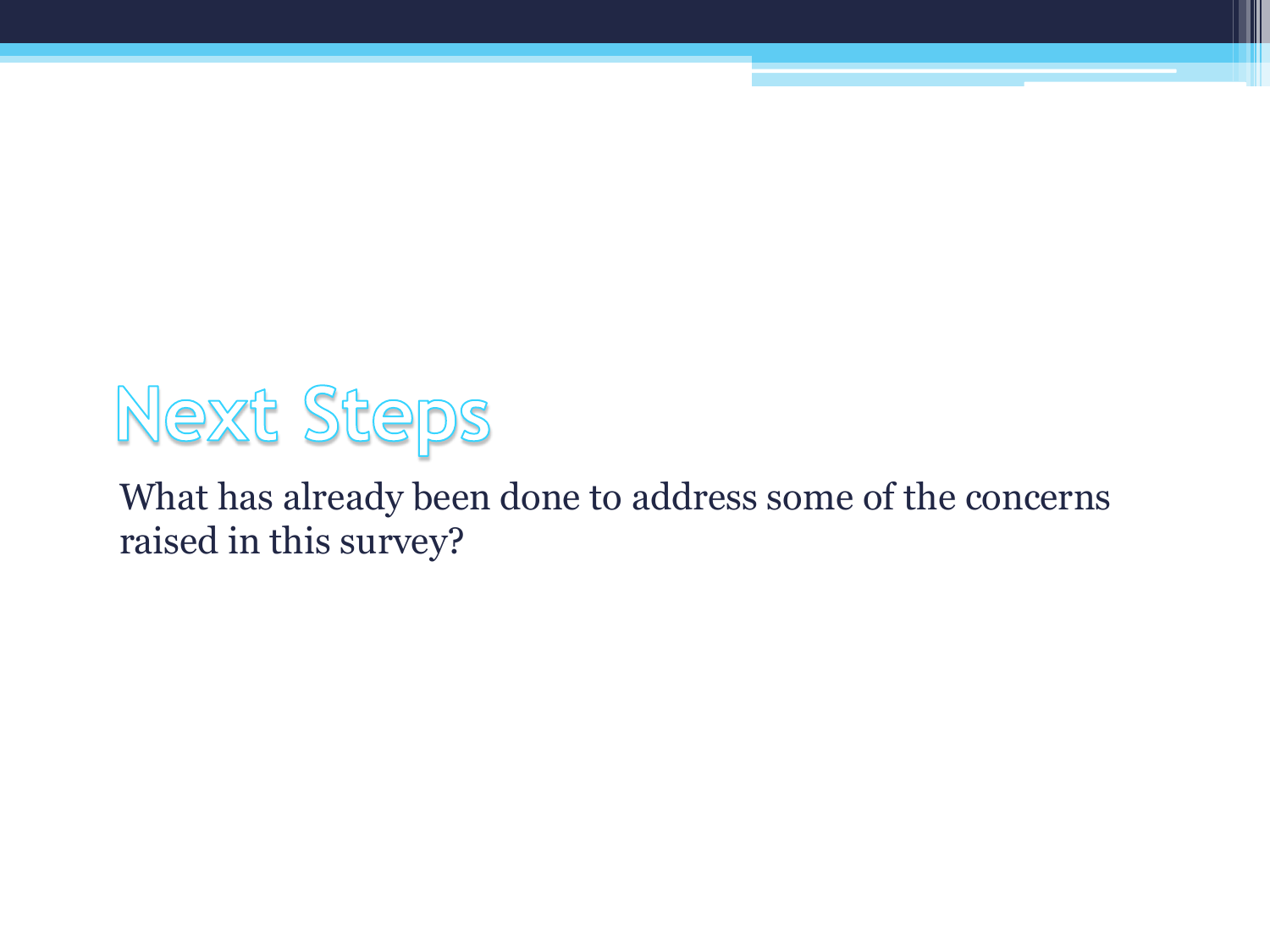#### Efforts at NBHS Advanced Placement (AP)

- Since 2008, two more AP courses have been added to the curriculum
	- AP Calculus (2006)
	- AP Government (2007)
	- AP Literature (2009)
	- AP Biology (coming in 2014)
- One of each AP course is offered each semester with classes between 10-30 students each.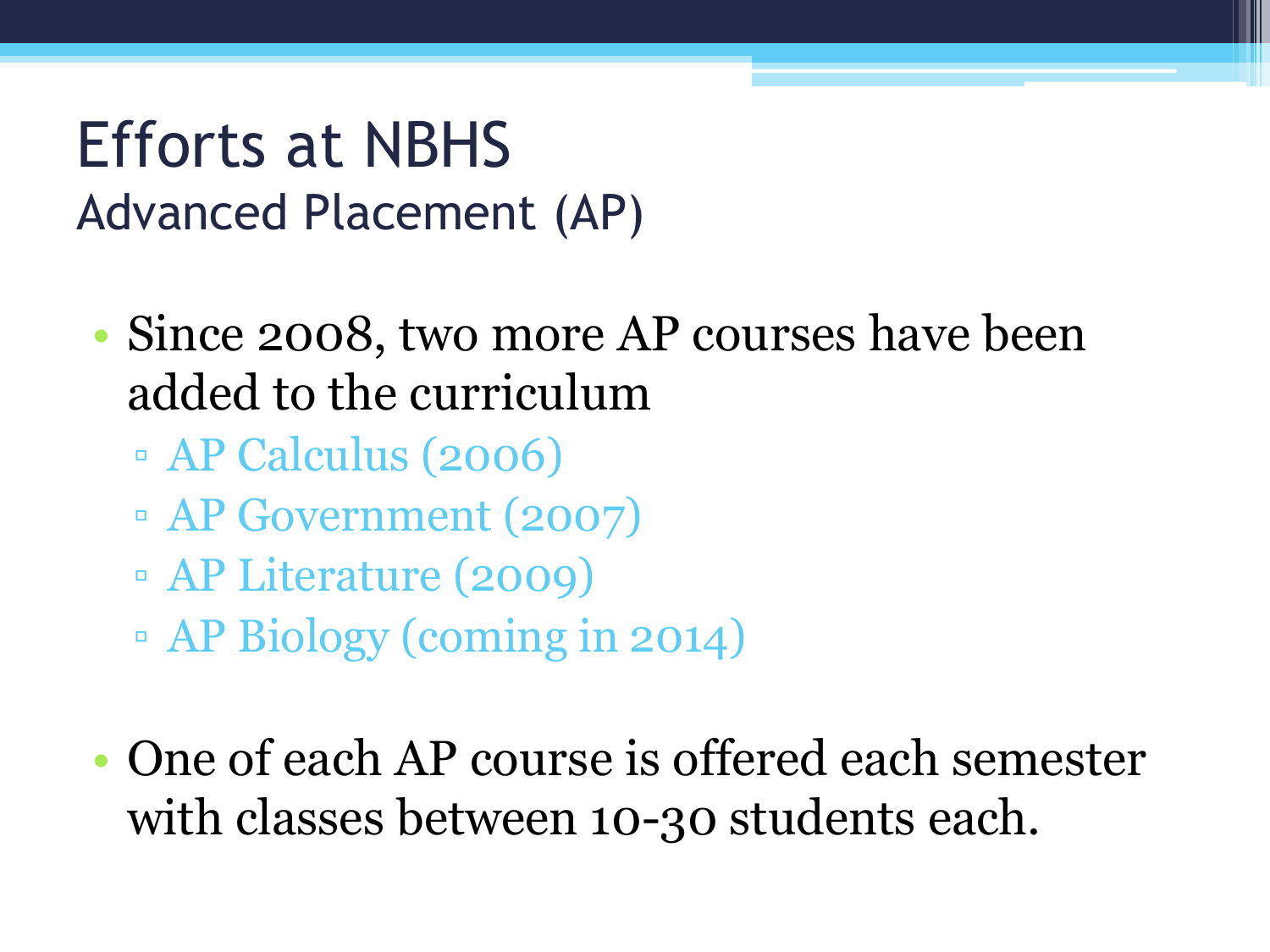#### Efforts at NBHS **STEM**

- The first engineering class was offered in 2007– 2008, additional courses have since been added.
	- Introduction to Engineering (2007)
	- Principles of Engineering (2008)
	- Digital Electronics (2009)
	- Engineering Design & Development (2010)
- At least one of each course is offered every semester with classes between 10-30.
	- On average there are less than 10 female students in any given engineering class.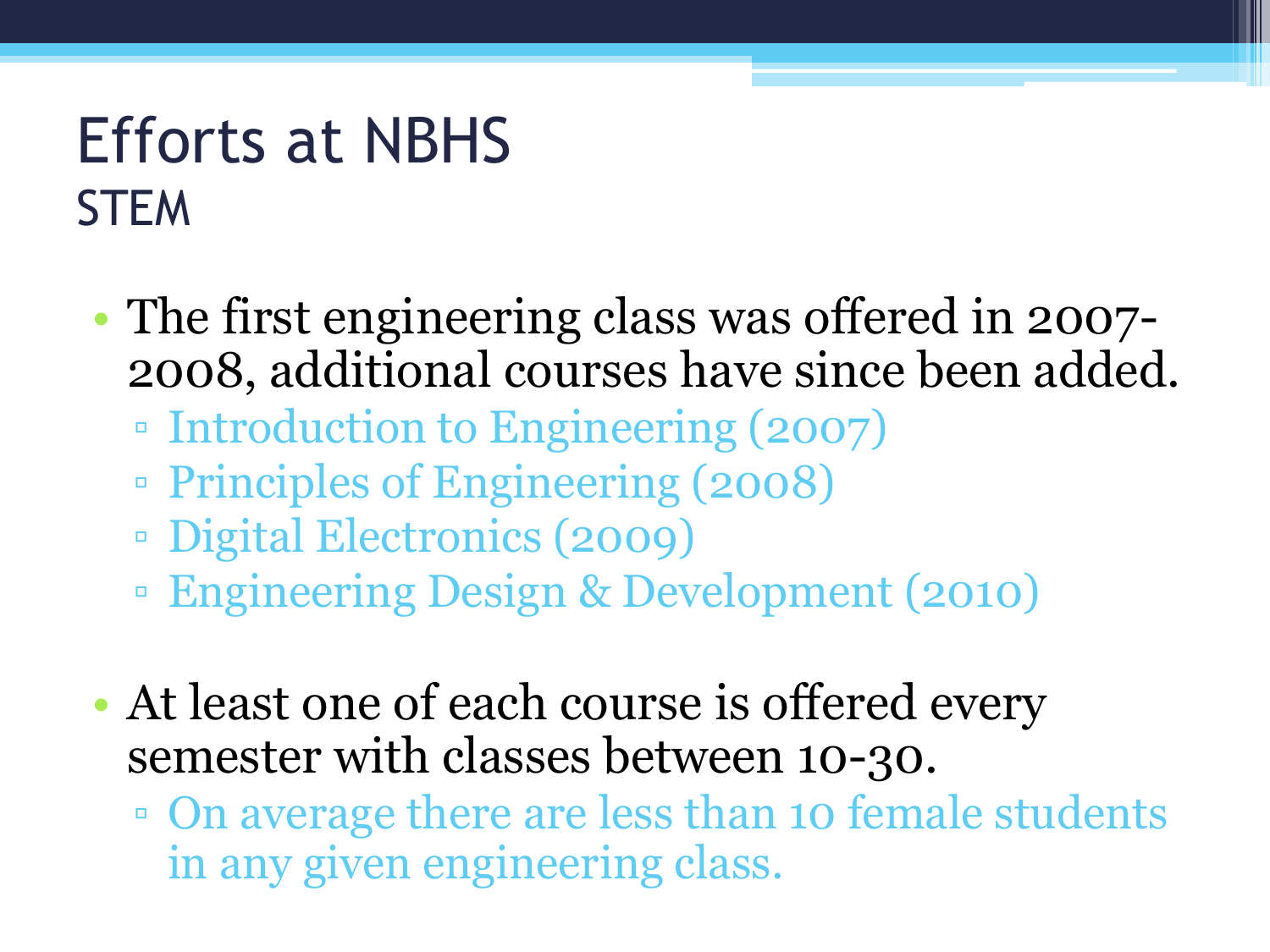### Efforts at NBHS Financial Literacy

- As a graduation requirement, the financial literacy curriculum was previously covered during a 2-3 week segment during government class.
- Starting in 2014 students will take a full semester of Financial Literacy through the Business Department to fulfill their requirement in order to provide a more in-depth comprehension of finances.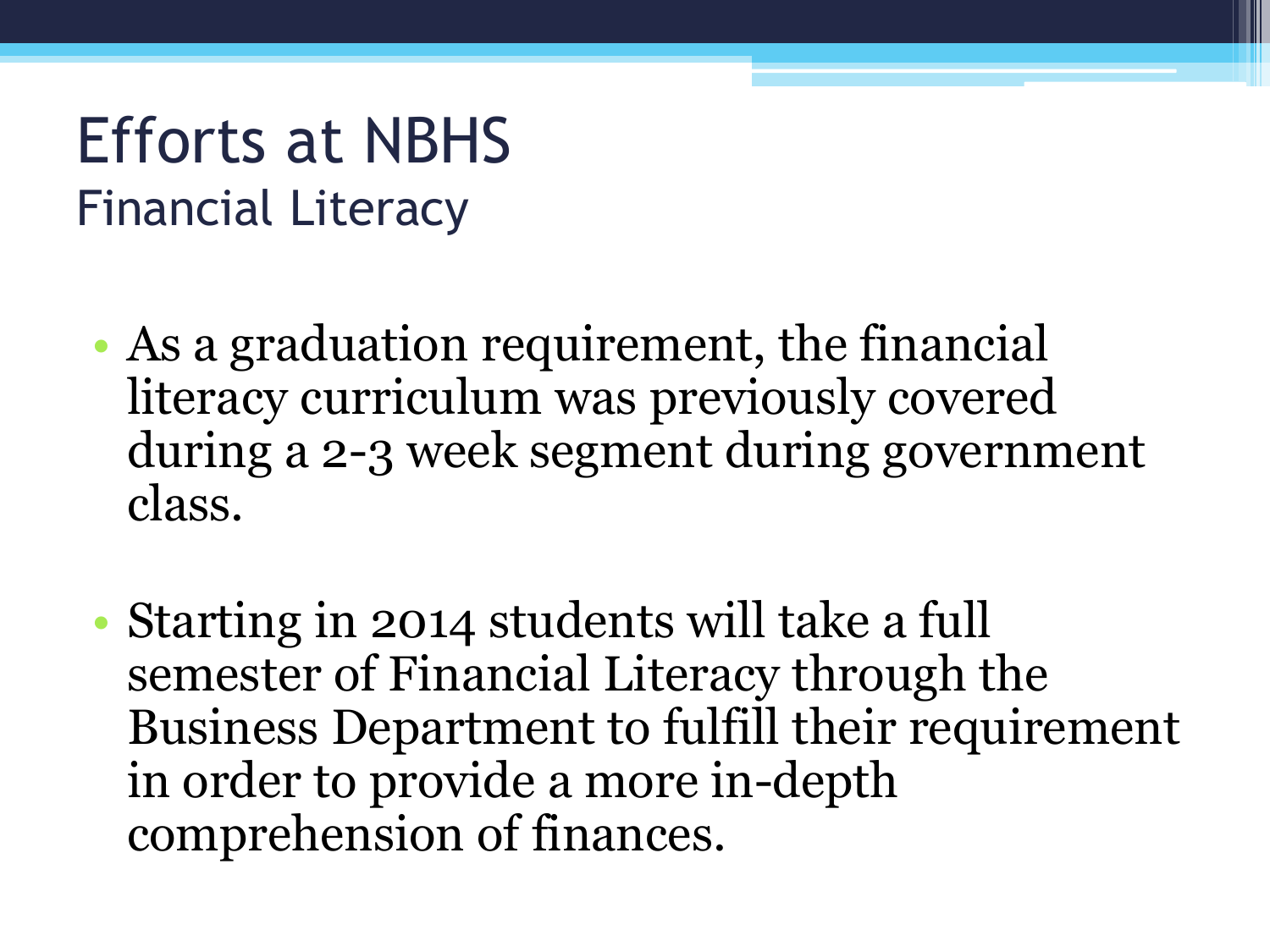### Efforts at NBHS Reading, Writing, Thinking

- Over the past two years, NBHS teachers have participated in professional development relating to student literacy and critical thinking.
- While teachers will continue to teach and prepare students for state required testing and Common Core Standards, they will also be making an effort to incorporate traditional reading, writing and discussion in each classroom.
- To accomplish this, each subject area will incorporate the Collins Writing Program.
	- Close reading across the curriculum
	- Critical thinking through Socratic seminars
	- Directed discussions
	- Interactive lectures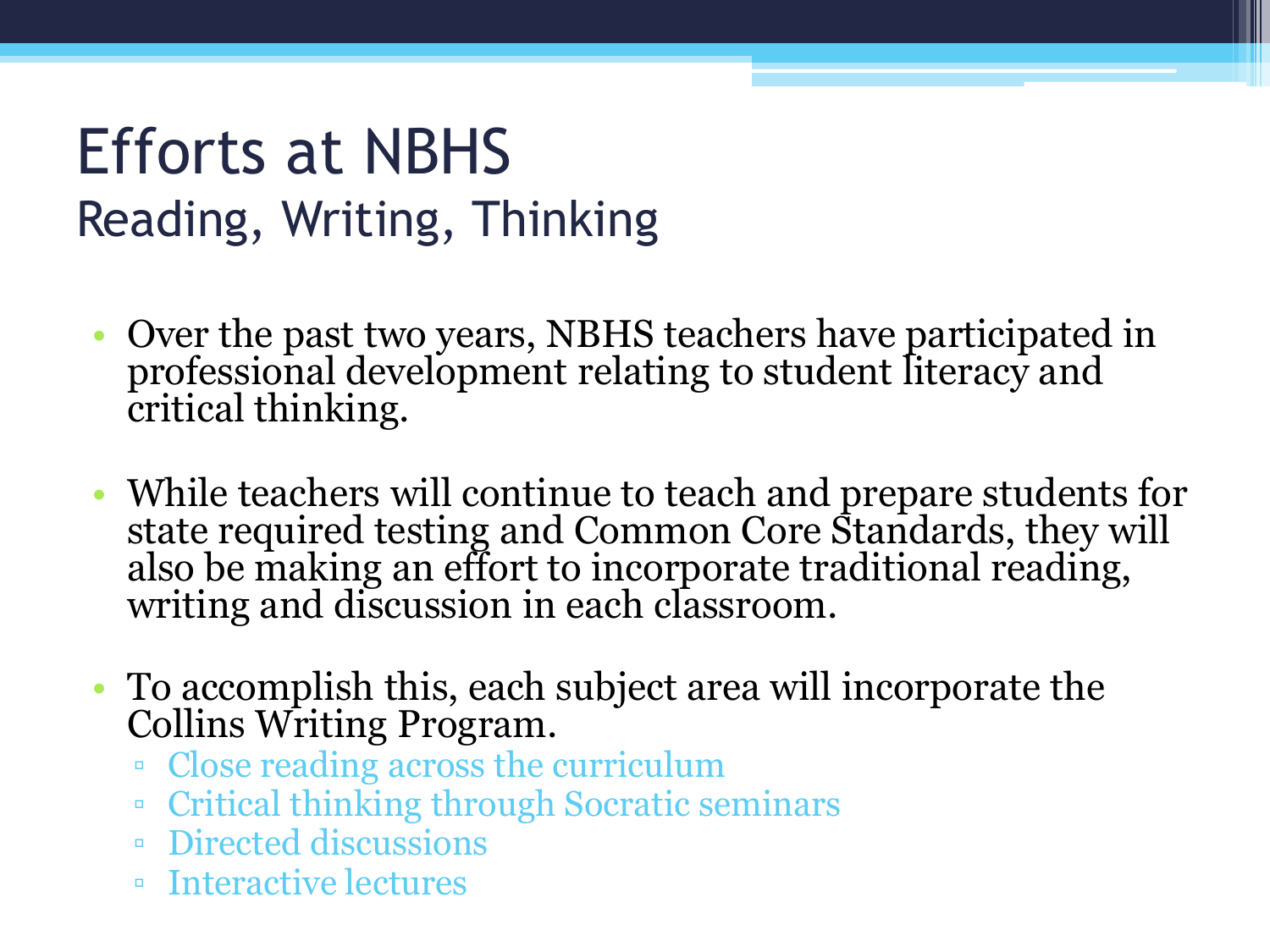### Efforts at NBHS Guidance

- Currently NBHS employs one staff member in the Guidance Department. This person has a multitude of responsibilities.
	- Career and academic counseling
	- Personal, emotional, family, and emergency counseling
	- Post-secondary coordination
	- State testing coordination
- In order to provide more individualized guidance, NBHS is implementing the use of Clifton's Strengths Finder assessment.
	- This coaching tool will help students to self-evaluate their personal strengths. The goal is for students to be more self-aware and able to make more informed decisions regarding academic and career choices.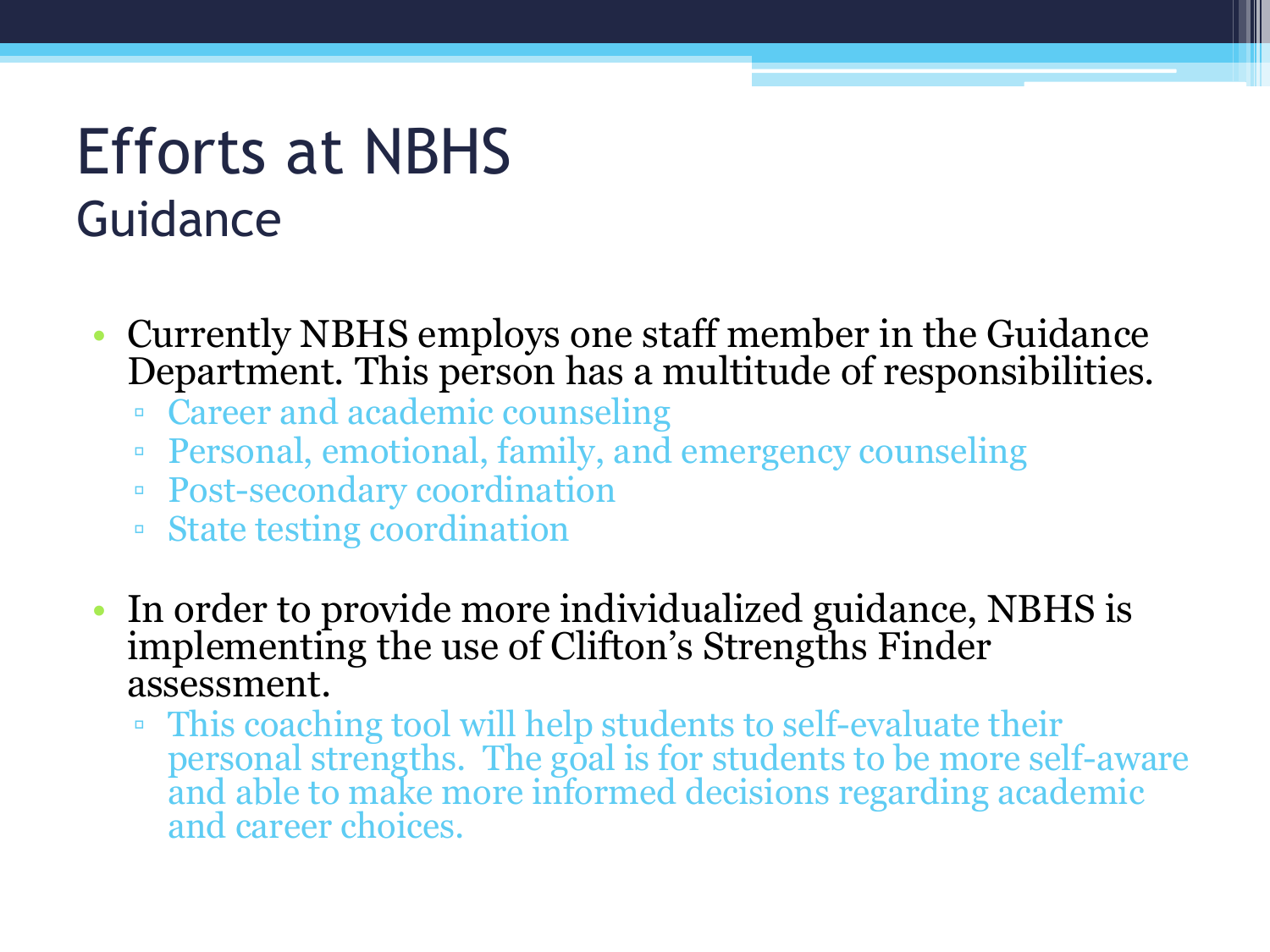#### Community-Wide Efforts Exploration Academy

- This program is an annual event for  $9<sup>th</sup>$  graders in New Bremen, New Knoxville, and Minster that started in 2012.
- It is put on by a partnership between the NB Community Improvement Corporation, Southwest Auglaize County Chamber of Commerce, and Minster, NB, and NK Schools.
- Students are offered 50 career choices to explore. They choose 3 or 4 areas of interest and are put into a total of 6 sessions based on those interests.
	- Local representatives of each career put on a short presentation and engage in a Q and A session with the students.
	- The goal of the program is to expose students to different career paths and to educate them on local opportunities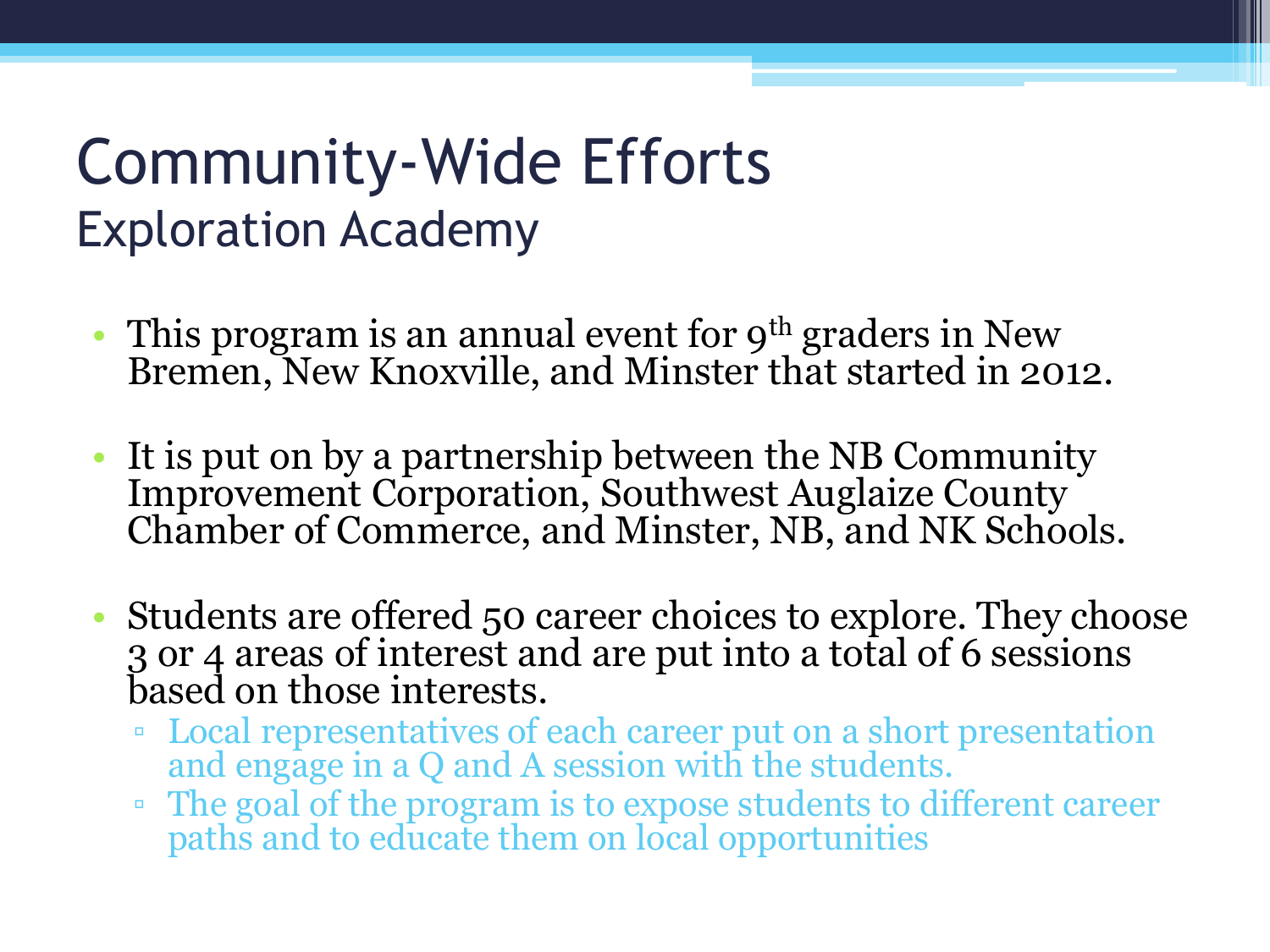### Exploration Academy Sessions

| Bookkeeping                     | <b>Auditing Clerks</b>           | <b>Cost Estimators</b>        | <b>Financial Analysts</b>                      |
|---------------------------------|----------------------------------|-------------------------------|------------------------------------------------|
| Ag & Food Science Tech          | <b>Biochemists</b>               | <b>Biological Technician</b>  | <b>Conservation Scientists &amp; Foresters</b> |
| <b>Construction Mgr</b>         | <b>Civil Engineer</b>            | Landscape Architecture        | <b>Industrial Designer</b>                     |
| <b>Environmental Scientists</b> | <b>Agricultural Manager</b>      | <b>Microbiologists</b>        | Veterinarian or Zoologist                      |
| <b>Accountants</b>              | <b>Economists</b>                | <b>Auditors</b>               | <b>Financial Advisors</b>                      |
| Physician                       | <b>Physical Therapy</b>          | <b>Athletic Trainer</b>       |                                                |
| Architect                       | <b>Construction Trades</b>       | <b>Surveyors</b>              | <b>Urban &amp; Regional Planners</b>           |
| <b>Industrial Engineer</b>      | <b>Tool Design</b>               | <b>Manufacturing Engineer</b> |                                                |
| <b>Maintenance Workers</b>      | Welder                           | Industrial Machinery Mechanic | <b>Manufacturing Engineer</b>                  |
| <b>Civil Engineer</b>           | Architect                        | <b>Engineering Managers</b>   |                                                |
| <b>Publicity Manager</b>        | Author/Blogger                   | <b>Public Relations (PR)</b>  | <b>Technical Writer</b>                        |
| Lawyer                          | Law Enforcement                  | Military                      | <b>Forensic Science</b>                        |
| Chef                            | Dietitian                        | <b>Nutritionist</b>           | <b>Restaurant Owner/Manager</b>                |
| <b>Dental Hygienist</b>         | <b>Oral Surgeon</b>              | Orthodontist                  | Periodontist                                   |
| <b>Electrical designer</b>      | <b>Aerospace Engineer</b>        | <b>Biomedical Engineer</b>    | Renewable Energy Engineer                      |
| <b>Commercial Carpenter</b>     | <b>Commercial Electrician</b>    | Home Inspector                | <b>Residential Construction</b>                |
| <b>Machine Technician</b>       | <b>Hydraulics, Pneumatics</b>    | <b>Electronics</b>            |                                                |
| Architect                       | <b>Marketing</b>                 | Landscape Design              | Illustrator/Animator                           |
| <b>Air Conditioning Tech</b>    | <b>Heating Tech</b>              | <b>AC</b> installer           | <b>Building Maintenance</b>                    |
| <b>Interior Designers</b>       | <b>Manufacturing Engineer</b>    | <b>Drafters</b>               | <b>Industrial Engineers</b>                    |
| Artist                          | <b>Fashion Design</b>            | <b>Industrial Design</b>      |                                                |
| <b>Furniture Design</b>         | Architecture                     | <b>Office Design</b>          |                                                |
| Author                          | <b>Court Reporter</b>            | Broadcaster/Announcer         | Advertisement                                  |
| Teacher                         | <b>Instructional Coordinator</b> | Psychologist                  | Counselor                                      |
| <b>Ground Maintenance</b>       | <b>Civil Engineer</b>            | <b>Urban Planner</b>          |                                                |
|                                 |                                  |                               |                                                |
|                                 |                                  |                               |                                                |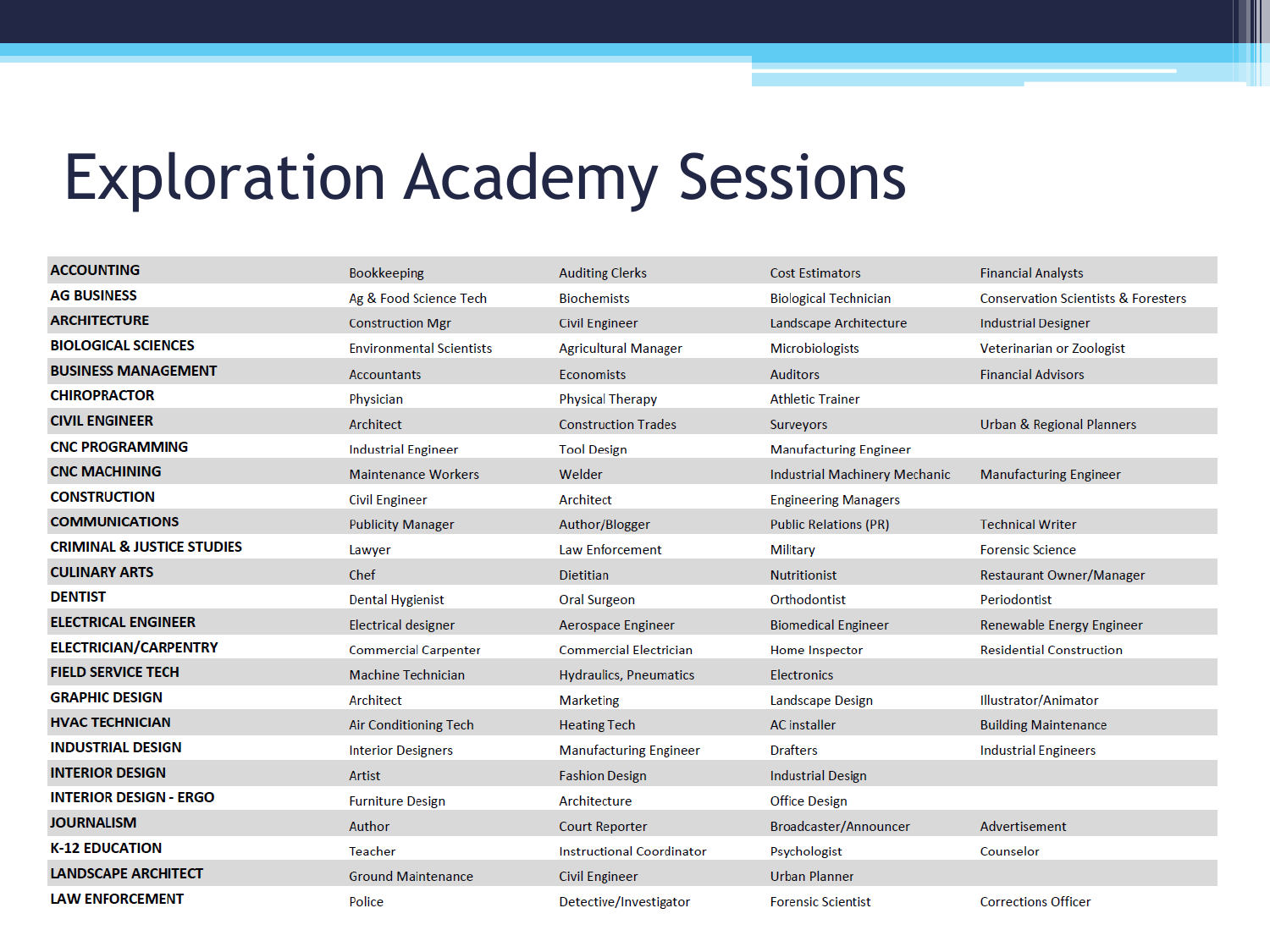### Exploration Academy Sessions Cont.

| <b>LAWYER</b>                         | Paralegal                       | Judge                          | Mediator                                | <b>Legal Assistant</b>                   |
|---------------------------------------|---------------------------------|--------------------------------|-----------------------------------------|------------------------------------------|
| <b>MANUFACTURING ENGINEER</b>         | <b>Industrial Engineer</b>      | <b>CNC Programmer</b>          | <b>Tool Design</b>                      | <b>Electrical Engineer</b>               |
| <b>MARKETING</b>                      | Advertising                     | <b>Sales Manager</b>           | <b>Public Relations</b>                 | <b>Real Estate Broker</b>                |
| <b>MECHANIC</b>                       | <b>Auto/Diesel Mechanic</b>     | <b>Aviation Mechanic</b>       | Heavy Equip. Operator                   | Heating/Air Cond. Tech                   |
| <b>MECHANICAL ENGINEERING</b>         | <b>Architectural Manager</b>    | <b>Drafter</b>                 | <b>Physicists &amp; Astronomers</b>     | <b>Sales Engineers</b>                   |
| <b>MEDICAL FIELD</b>                  | <b>Radiation Therapists</b>     | <b>Nursing Aides</b>           | <b>Medical Assistants</b>               | <b>EMTs &amp; Paramedics</b>             |
| <b>NETWORKING</b>                     | <b>Computer Programmer</b>      | Computer Support Spec.         | <b>Computer Engineers</b>               | <b>Computer Systems Analyst</b>          |
| <b>NURSE</b>                          | <b>Licensed Practical Nurse</b> | <b>Registered Nurse</b>        | <b>Physicians Assistant</b>             | <b>Nurse Practitioner</b>                |
| <b>NUTRITION</b>                      | <b>Dietician</b>                | <b>Culinary Arts</b>           | <b>Health Educator</b>                  |                                          |
| <b>OPTOMETRY</b>                      | Optometrist                     | Optician                       | Opthamologist                           | Physician                                |
| <b>PHARMACY</b>                       | Pharmacist                      | <b>Pharmacy Technician</b>     | <b>Medical Scientists</b>               | <b>Biochemists &amp; Biophysicists</b>   |
| <b>PHYSICAL THERAPY</b>               | <b>Physical Therapist</b>       | <b>Physical Therapist Aide</b> | <b>Athletic Trainer</b>                 | <b>Wellness Coordinator</b>              |
| <b>PHYSICIAN</b>                      | <b>Doctor</b>                   | Surgeon                        | <b>Physicians Assistant</b>             | <b>Nurse Practitioner</b>                |
| <b>PILOT</b>                          | <b>Commerical Pilot</b>         | <b>Air Traffic Controller</b>  | <b>Flight Engineer</b>                  |                                          |
| <b>PRE-SCHOOL/SPECIAL ED</b>          | Teacher                         | <b>Intervention Specialist</b> | <b>Director of Special Education</b>    |                                          |
| <b>PROGRAMMING</b>                    | <b>Computer Programmer</b>      | <b>Computer Engineer</b>       | <b>Computer Sytems Analyst</b>          | <b>Numerical Control Tool Programmer</b> |
| <b>PURCHASING</b>                     | <b>Purchasing Agent/Buyer</b>   | <b>Purchasing Manager</b>      | <b>Supply Chain Management</b>          | Import & Export Specialist               |
| <b>SOCIAL WORK</b>                    | <b>Social Worker</b>            | <b>Case Manager</b>            | <b>School Counselors</b>                | <b>Rehabilitation Counselors</b>         |
| <b>SUPPLY CHAIN MGMT</b>              | Logistics                       | <b>Sales Representative</b>    | <b>Purchasing Agent</b>                 | <b>Marketing</b>                         |
| <b>SUPPORT THERAPIST</b>              | <b>Respiratory Therapist</b>    | <b>Occupational Therapist</b>  | <b>Athletic Trainer</b>                 |                                          |
| <b>TRANSPORTATION &amp; LOGISTICS</b> | <b>Supply Chain Mgmt</b>        | <b>Shipping Coordinator</b>    | <b>Truck Driver</b>                     | <b>Bus Driver</b>                        |
| <b>VETERINARIAN</b>                   | Veterinarian                    | <b>Veterinarian Assistant</b>  | <b>Veterinary Technologist</b>          | <b>Wildlife Biologist</b>                |
| <b>VET TECH</b>                       | <b>Veterinarian Assistant</b>   | <b>Animal Caretaker</b>        | Veterinarian                            | <b>Wildlife Biologist</b>                |
| <b>VISUAL MEDIA</b>                   | <b>Advertising Designer</b>     | <b>Graphic Designer</b>        | <b>Multimedia Artist</b>                | <b>Art Director</b>                      |
| <b>WELDING</b>                        | Welder                          | Solderer                       | <b>Welding &amp; Machining Operator</b> | Machinist, Tool & Die Maker              |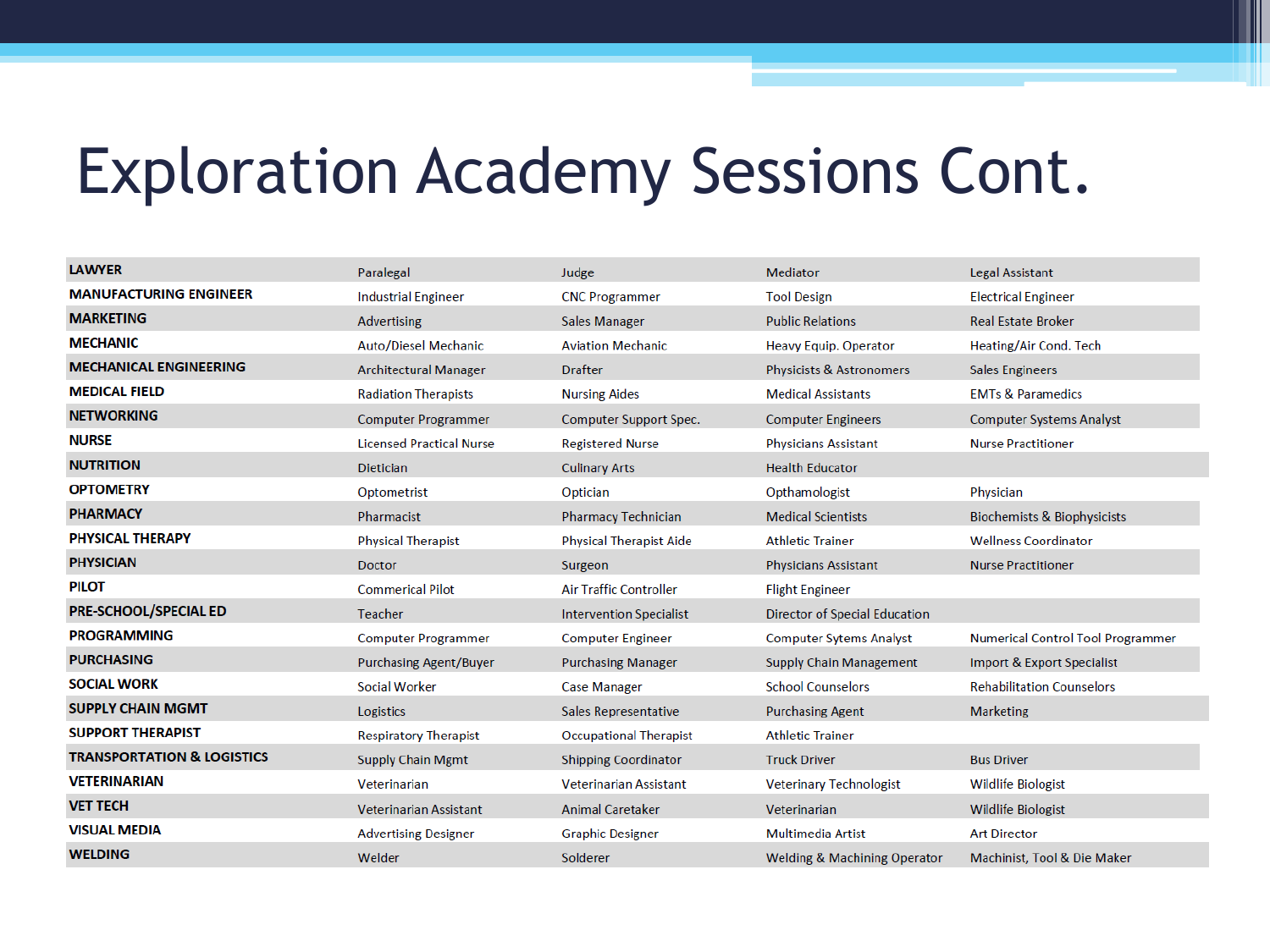### Community-Wide Efforts "Life After High School"

- The New Bremen Foundation developed an annual 2-day event for NBHS seniors starting in 2012.
- Speakers touch on a variety of topics affecting students once they graduate high school
	- Safety & Self-Defense
	- Financial Aid
	- Mental & Physical Health
	- College Life
	- Engagement & Purpose
- The program begins with a keynote address from a professional motivational speaker and ends with peer panel Q&A session.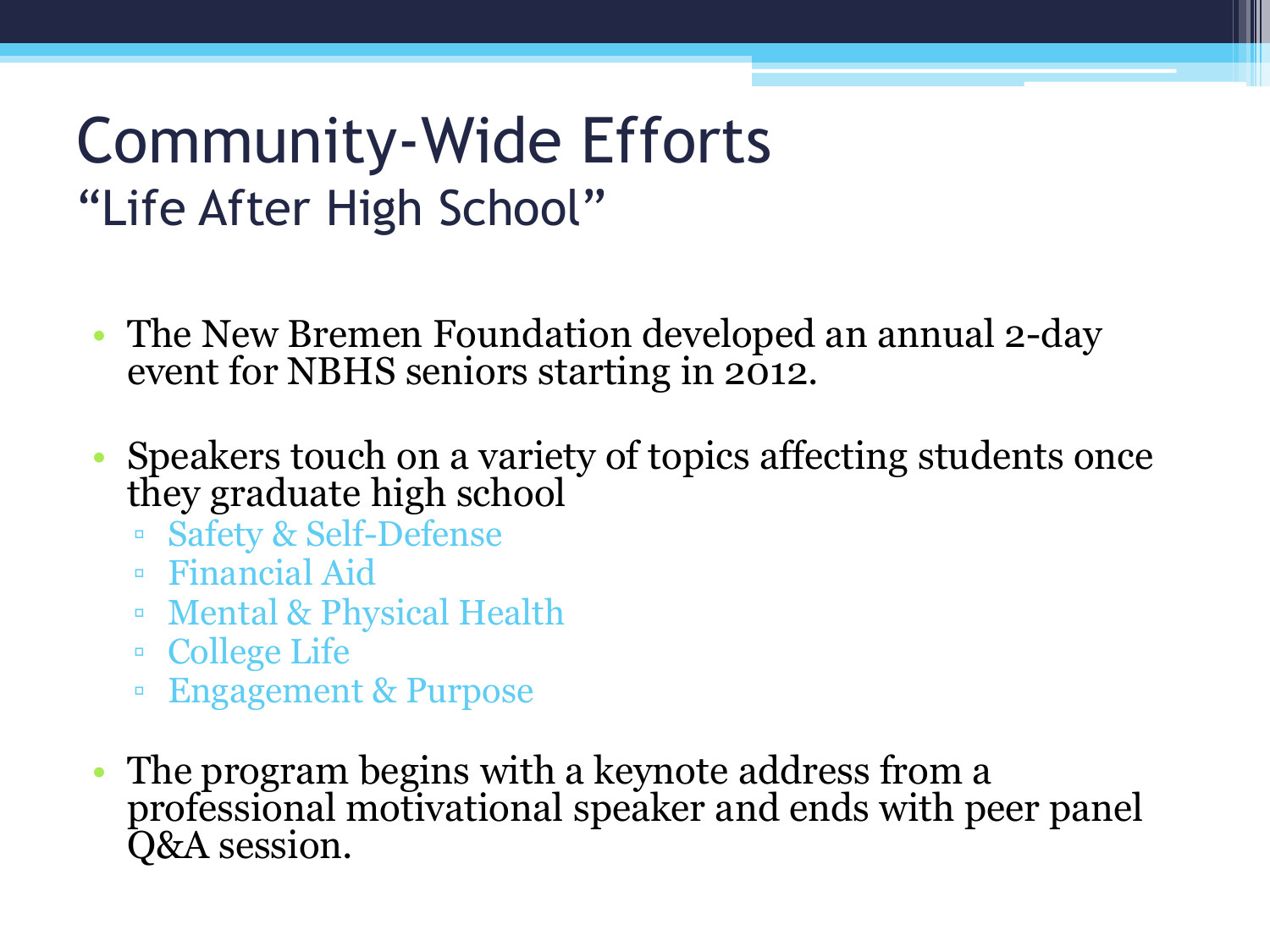### Community-Wide Efforts Zeal Coaching

- For students who would like more personalized career and life coaching, they can work with Christy Shell of Zeal Coaching.
- Christy has worked with many students in New Bremen, New Knoxville, and Minster.
- Zeal Coaching uses a combination of methods to help guide students to discover their career and life goals.
	- Individual coaching/ One-on-One sessions
	- Personal assessments (Myers Briggs, Clifton Strengths Finder)
	- Job shadowing
	- Education exploration
	- Personal guidance on fears and obstacles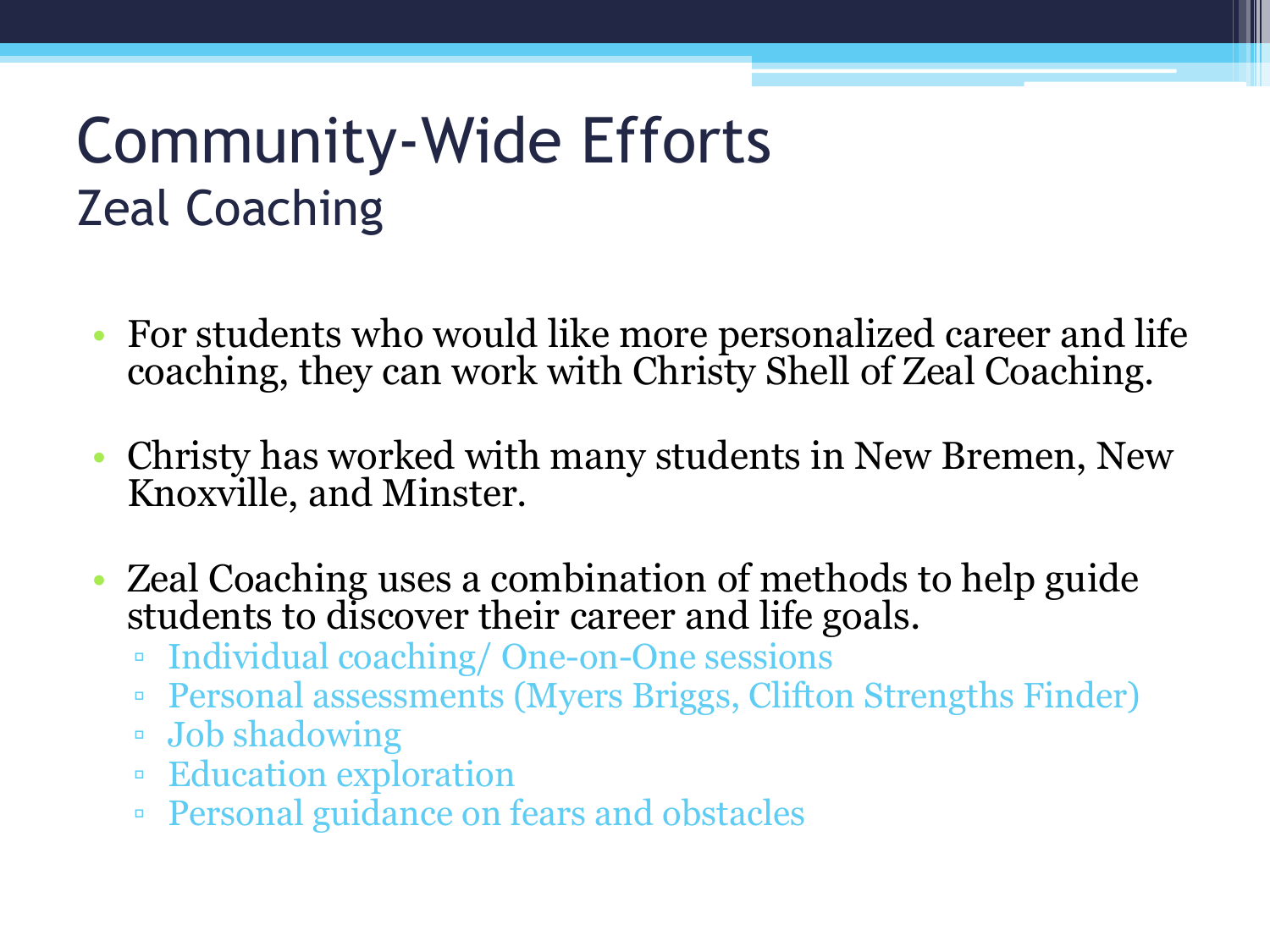## Following Up

- P4S hopes to distribute this survey to alumni of 2009- 2013 in order to gain even better insight to the needs of our students. We want this to be an ongoing discussion and want to engage our alumni and local community in philanthropy and education.
- If you would like to discuss how you can get involved in strategic grant-making and impacting the quality of the student experience at New Bremen or would like more information on the results of this survey, please email [lauryn.bertke@newbremenfoundation.org.](mailto:lauryn.bertke@newbremenfoundation.org)